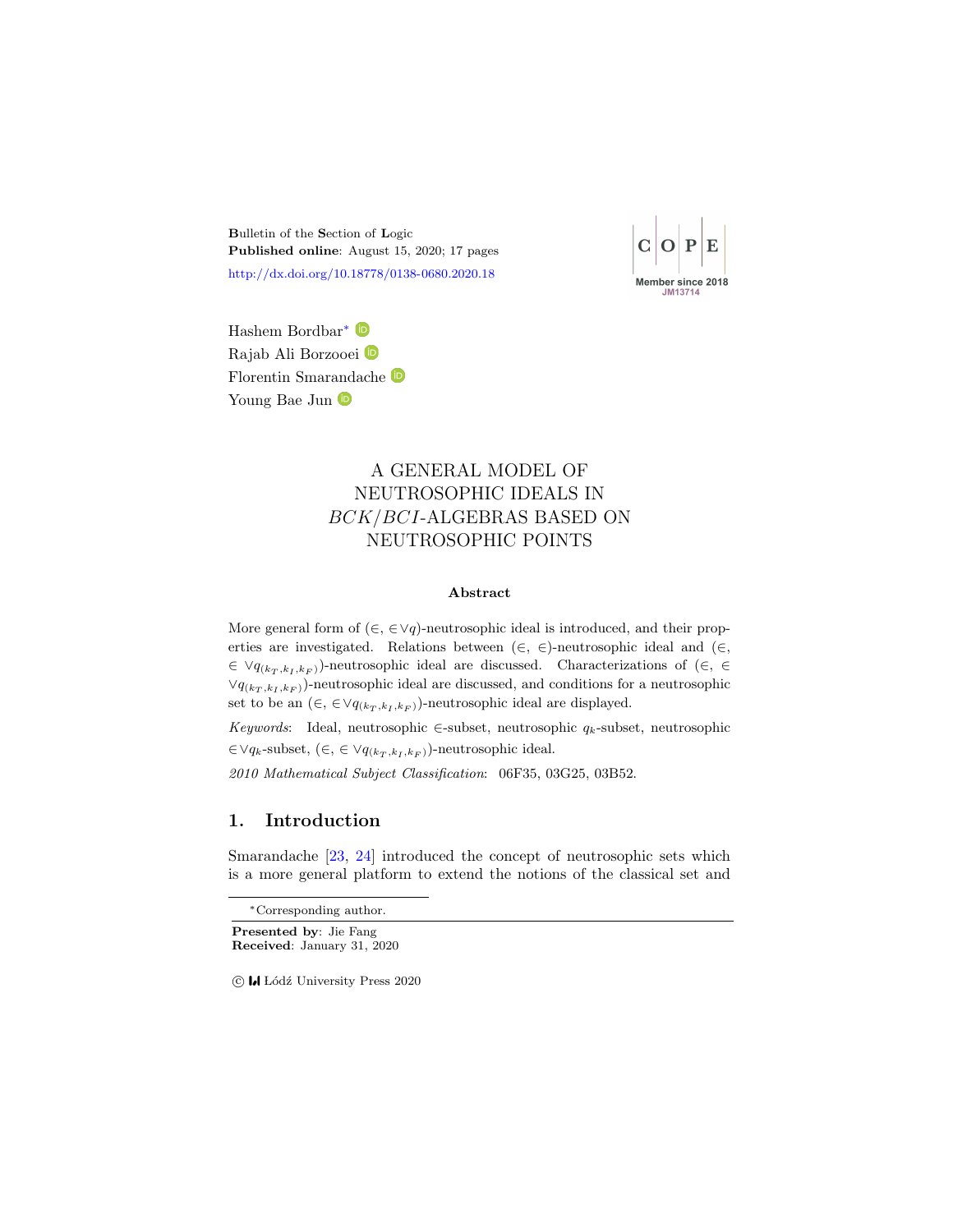(intuitionistic, interval valued) fuzzy set. Neutrosophic set theory is applied to several parts which are referred to the site [http://fs.gallup.unm.](http://fs.gallup.unm.edu/neutrosophy.htm) [edu/neutrosophy.htm.](http://fs.gallup.unm.edu/neutrosophy.htm) Jun [\[10\]](#page-14-0) introduced the notion of neutrosophic subalgebras in BCK/BCI-algebras based on neutrosophic points. Borumand and Jun [\[22\]](#page-15-2) studied several properties of  $(\in, \in \vee q)$ -neutrosophic subalgebras and  $(q, \in \vee q)$ -neutrosophic subalgebras in  $BCK/BCI$ -algebras. Jun et al.  $[11]$  discussed neutrosophic N-structures with an application in  $BCK/BCI$ -algebras, and in [\[13,](#page-14-2) [14\]](#page-14-3) introduced neutrosophic quadruple numbers based on a set and construct neutrosophic quadruple BCK/BCIalgebras.

Song et al.  $[25]$  introduced the notion of commutative N-ideal in BCK-algebras and investigated several properties. Bordbar, Jun and et al. [\[21\]](#page-15-4) and [\[17\]](#page-14-4) introduced the notion of  $(q, \in \vee q)$ -neutrosophic ideal, and  $(\in, \in \vee q)$ -neutrosophic ideal in  $BCK/BCI$ -algebras, and investigated related properties. Also in [\[7,](#page-14-5) [26\]](#page-15-5), they discussed the notion of  $BMBJ$ neutrosophic sets, subalgebra and ideals, as a generalisation of neutrosophic set, and investigated it's application and related properties to  $BCI/BCK$ algebras.

For more information about the mentioned topics, please refer to [\[3,](#page-13-0) [4,](#page-13-1) [8,](#page-14-6) [12,](#page-14-7) [16,](#page-14-8) [18,](#page-15-6) [19,](#page-15-7) [20\]](#page-15-8).

In this paper, we introduce a more general form of  $(\in, \in \vee q)$ -neutrosophic ideal, and investigate their properties. We discuss relations between  $(\in, \in)$ -neutrosophic ideal and  $(\in, \in \vee q_{(k_T, k_T, k_F)})$ -neutrosophic ideal. We consider characterizations of  $(\in, \in \vee q_{(k_T, k_I, k_F)})$ -neutrosophic ideal. We investigate conditions for a neutrosophic set to be an  $(\in, \in \vee q_{(k_T, k_I, k_F)})$ neutrosophic ideal. We find conditions for an  $(\in, \in \vee q_{(k_T, k_I, k_F)})$ -neutrosophic ideal to be an  $(\in, \in)$ -neutrosophic ideal.

### 2. Preliminaries

By a  $BCI$ -algebra we mean a set X with a binary operation  $*$  and the special element 0 satisfying the axioms:

(a1)  $((x * y) * (x * z)) * (z * y) = 0,$ 

(a2) 
$$
(x * (x * y)) * y = 0,
$$

(a3)  $x * x = 0$ ,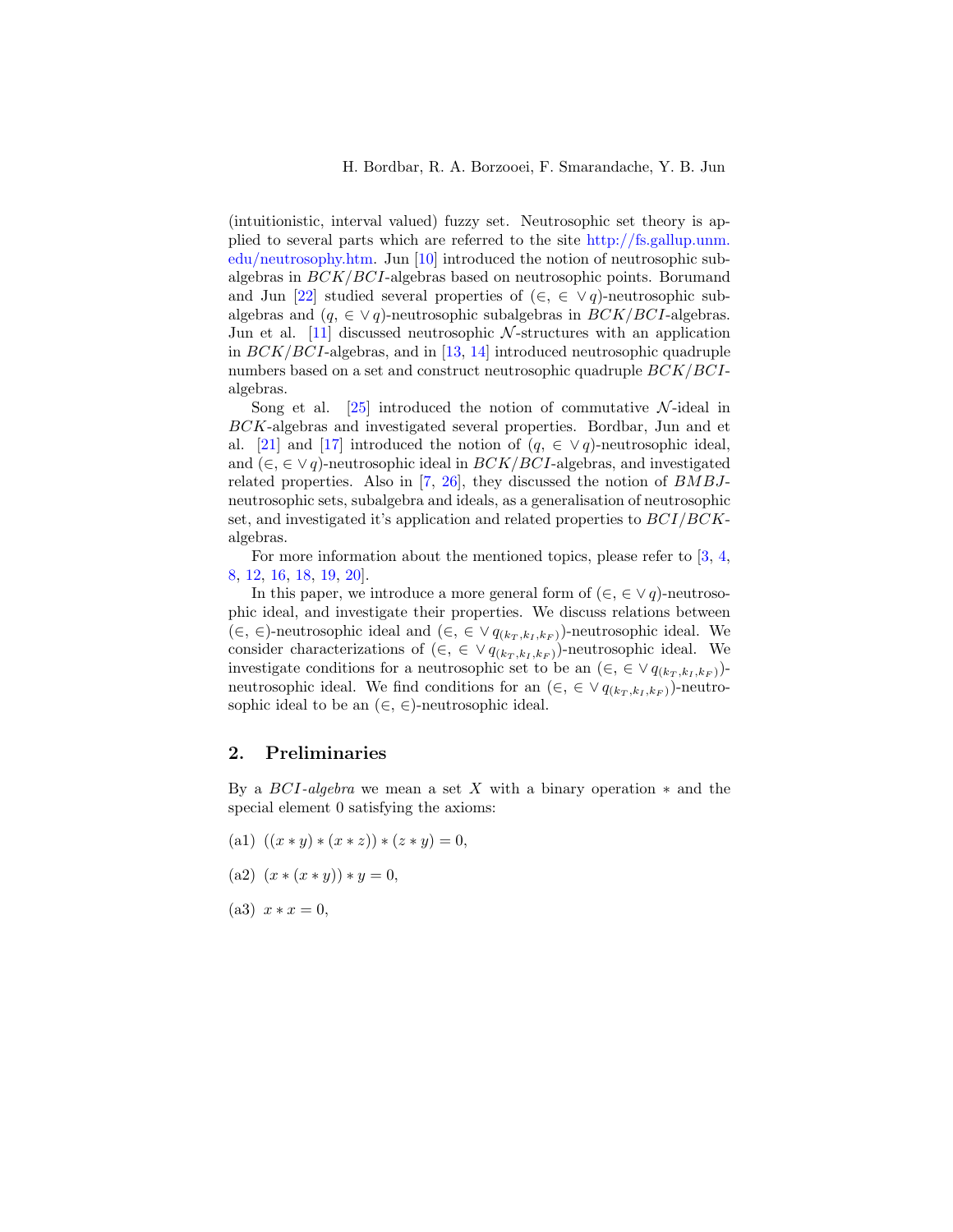(a4)  $x * y = y * x = 0 \Rightarrow x = y$ ,

for all  $x, y, z \in X$ . If a *BCI*-algebra X satisfies the axiom

(a5)  $0 * x = 0$  for all  $x \in X$ ,

then we say that X is a  $BCK$ -algebra. A subset I of a  $BCK/BCI$ -algebra X is called an *ideal* of X (see  $[9, 15]$  $[9, 15]$  $[9, 15]$ ) if it satisfies:

$$
0 \in I,\tag{2.1}
$$

$$
(\forall x, y \in X) (x * y \in I, y \in I \Rightarrow x \in I).
$$
\n
$$
(2.2)
$$

The collection of all BCK-algebras and all BCI-algebras are denoted by  $\mathcal{B}_K(X)$  and  $\mathcal{B}_I(X)$ , respectively. Also  $\mathcal{B}(X) := \mathcal{B}_K(X) \cup \mathcal{B}_I(X)$ .

We refer the reader to the books [\[9\]](#page-14-9) and [\[15\]](#page-14-10) for further information regarding BCK/BCI-algebras.

For any family  $\{a_i \mid i \in \Lambda\}$  of real numbers, we define

$$
\bigvee \{a_i \mid i \in \Lambda\} = \sup \{a_i \mid i \in \Lambda\}
$$

and

$$
\bigwedge \{a_i \mid i \in \Lambda\} = \inf \{a_i \mid i \in \Lambda\}.
$$

If  $\Lambda = \{1, 2\}$ , we will also use  $a_1 \vee a_2$  and  $a_1 \wedge a_2$  instead of  $\bigvee \{a_i \mid i \in \{1, 2\}\}\$ and  $\bigwedge \{a_i \mid i \in \{1,2\}\}\$ , respectively.

Let X be a non-empty set. A *neutrosophic set* (NS) in X (see [\[23\]](#page-15-0)) is a structure of the form:

$$
A := \{ \langle x; A_T(x), A_I(x), A_F(x) \rangle \mid x \in X \}
$$

where  $A_T : X \to [0,1]$  is a truth membership function,  $A_I : X \to [0,1]$ is an indeterminate membership function, and  $A_F : X \to [0,1]$  is a false membership function. For the sake of simplicity, we shall use the symbol  $A = (A_T, A_I, A_F)$  for the neutrosophic set

$$
A := \{ \langle x; A_T(x), A_I(x), A_F(x) \rangle \mid x \in X \}.
$$

Given a neutrosophic set  $A = (A_T, A_I, A_F)$  in a set  $X, \alpha, \beta \in (0, 1]$  and  $\gamma \in [0, 1)$ , we consider the following sets (see [\[10\]](#page-14-0)):

 $T_{\in}(A;\alpha) := \{x \in X \mid A_T(x) \geq \alpha\},\$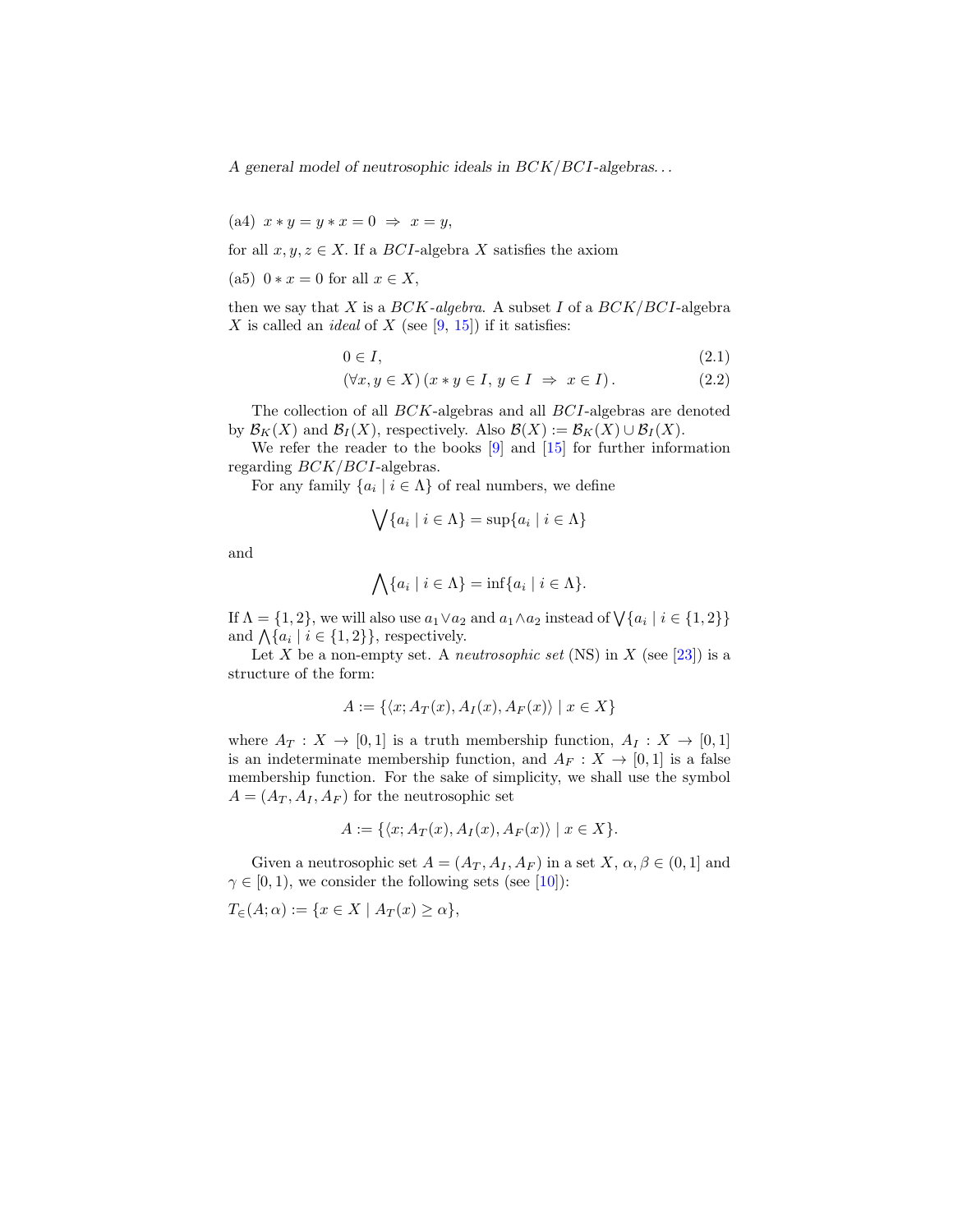$$
I_{\in}(A; \beta) := \{x \in X \mid A_I(x) \ge \beta\},\
$$
  

$$
F_{\in}(A; \gamma) := \{x \in X \mid A_F(x) \le \gamma\}.
$$

We say  $T_{\epsilon}(A; \alpha)$ ,  $I_{\epsilon}(A; \beta)$  and  $F_{\epsilon}(A; \gamma)$  are neutrosophic  $\epsilon$ -subsets.

## 3. Generalizations of neutrosophic ideals based on neutrosophic points

In what follows, let  $k_T$ ,  $k_I$  and  $k_F$  denote arbitrary elements of [0, 1) unless otherwise specified. If  $k_T$ ,  $k_I$  and  $k_F$  are the same number in [0, 1], then it is denoted by k, i.e.,  $k = k_T = k_I = k_F$ .

Given a neutrosophic set  $A = (A_T, A_I, A_F)$  in a set  $X, \alpha, \beta \in (0, 1]$  and  $\gamma \in [0, 1)$ , we consider the following sets:

$$
T_{q_{k_T}}(A; \alpha) := \{x \in X \mid A_T(x) + \alpha + k_T > 1\},
$$
  
\n
$$
I_{q_{k_I}}(A; \beta) := \{x \in X \mid A_I(x) + \beta + k_I > 1\},
$$
  
\n
$$
F_{q_{k_F}}(A; \gamma) := \{x \in X \mid A_F(x) + \gamma + k_F < 1\},
$$
  
\n
$$
T_{\in \vee q_{k_T}}(A; \alpha) := \{x \in X \mid A_T(x) \ge \alpha \text{ or } A_T(x) + \alpha + k_T > 1\},
$$
  
\n
$$
I_{\in \vee q_{k_I}}(A; \beta) := \{x \in X \mid A_I(x) \ge \beta \text{ or } A_I(x) + \beta + k_I > 1\},
$$
  
\n
$$
F_{\in \vee q_{k_F}}(A; \gamma) := \{x \in X \mid A_F(x) \le \gamma \text{ or } A_F(x) + \gamma + k_F < 1\}.
$$

We say  $T_{q_{k_T}}(A; \alpha)$ ,  $I_{q_{k_I}}(A; \beta)$  and  $F_{q_{k_F}}(A; \gamma)$  are neutrosophic  $q_k$ -subsets; and  $T_{\in \vee q_{k_T}}(A; \alpha)$ ,  $I_{\in \vee q_{k_I}}(A; \beta)$  and  $F_{\in \vee q_{k_F}}(A; \gamma)$  are neutrosophic  $\in \vee q_k$ . subsets. For ψ ∈ {∈, q, qk, qk<sup>T</sup> , qk<sup>I</sup> , qk<sup>F</sup> , ∈ ∨ q, ∈ ∨ qk, ∈ ∨ qk<sup>T</sup> , ∈ ∨ qk<sup>I</sup> ,  $\in \vee q_{k_F}$ , the element of  $T_{\psi}(A; \alpha)$  (resp.,  $I_{\psi}(A; \beta)$  and  $F_{\psi}(A; \gamma)$ ) is called a neutrosophic  $T_{\psi}$ -point (resp., neutrosophic  $I_{\psi}$ -point and neutrosophic  $F_{\psi}$ *point*) with value  $\alpha$  (resp.,  $\beta$  and  $\gamma$ ).

It is clear that

$$
T_{\in V q_{k_T}}(A; \alpha) = T_{\infty}(A; \alpha) \cup T_{q_{k_T}}(A; \alpha), \qquad (3.1)
$$

$$
I_{\in V q_{k_I}}(A;\beta) = I_{\in}(A;\beta) \cup I_{q_{k_I}}(A;\beta),
$$
\n(3.2)

$$
F_{\in V q_{k_F}}(A; \gamma) = F_{\in}(A; \gamma) \cup F_{q_{k_F}}(A; \gamma).
$$
\n(3.3)

THEOREM 3.1. Given a neutrosophic set  $A = (A_T, A_I, A_F)$  in  $X \in \mathcal{B}(X)$ , the following assertions are equivalent.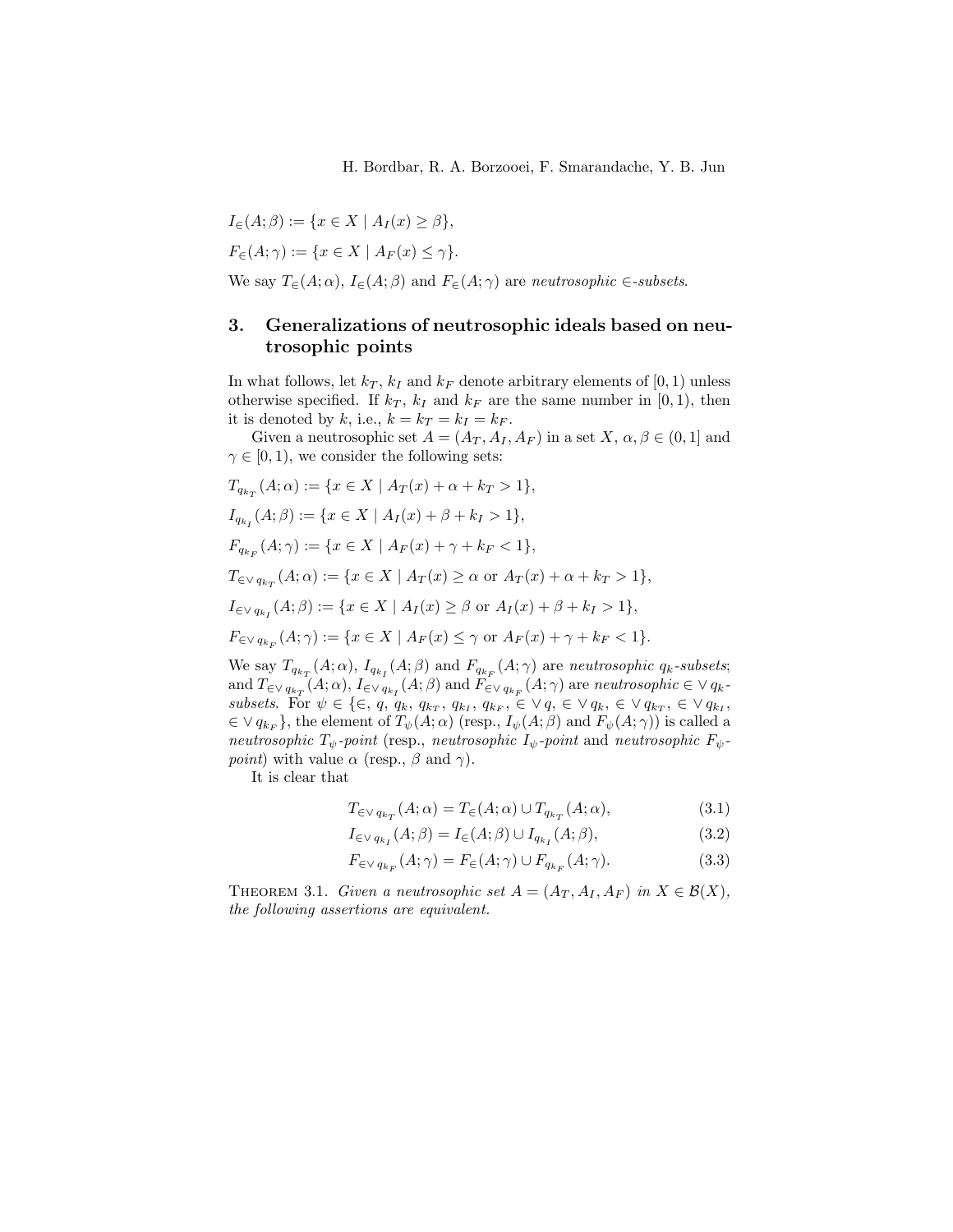(1) The nonempty neutrosophic  $\in$ -subsets  $T_{\in}(A; \alpha)$ ,  $I_{\in}(A; \beta)$  and  $F_{\in}(A; \gamma)$ are ideals of X for all  $\alpha \in (\frac{1-k_T}{2}, 1], \ \beta \in (\frac{1-k_I}{2}, 1]$  and  $\gamma \in [0, \frac{1-k_F}{2})$ .

(2)  $A = (A_T, A_I, A_F)$  satisfies the following assertion.

<span id="page-4-1"></span><span id="page-4-0"></span>
$$
(\forall x \in X) \left( \begin{array}{c} A_T(x) \le A_T(0) \vee \frac{1-k_T}{2} \\ A_I(x) \le A_I(0) \vee \frac{1-k_I}{2} \\ A_F(x) \ge A_F(0) \wedge \frac{1-k_F}{2} \end{array} \right) \tag{3.4}
$$

and

$$
(\forall x, y \in X) \left( \begin{array}{c} A_T(x) \lor \frac{1-k_T}{2} \ge A_T(x*y) \land A_T(y) \\ A_I(x) \lor \frac{1-k_I}{2} \ge A_I(x*y) \land A_I(y) \\ A_F(x) \land \frac{1-k_F}{2} \le A_F(x*y) \lor A_F(y) \end{array} \right) \tag{3.5}
$$

PROOF: Assume that the nonempty neutrosophic  $\in$ -subsets  $T_{\in}(A; \alpha)$ ,  $I_{\in}(A;\beta)$  and  $F_{\in}(A;\gamma)$  are ideals of X for all  $\alpha \in (\frac{1-k_T}{2},1], \beta \in (\frac{1-k_T}{2},1]$ and  $\gamma \in [0, \frac{1-k_F}{2})$ . If there are  $a, b \in X$  such that  $A_T(a) > A_T(0) \vee \frac{1-k_T}{2}$ , then  $a \in T_{\epsilon}(A; \alpha_a)$  and  $0 \notin T_{\epsilon}(A; \alpha_a)$  for  $\alpha_a := A_T(a) \in (\frac{1-k_T}{2}, 1]$ . This is a contradiction, and so  $A_T(x) \leq A_T(0) \vee \frac{1-k_T}{2}$  for all  $x \in X$ . We also know that  $A_I(x) \leq A_I(0) \vee \frac{1-k_I}{2}$  for all  $x \in X$  by the similar way. Now, let  $x \in X$  be such that  $A_F(x) < A_F(0) \wedge \frac{1-k_F}{2}$ . If we take  $\gamma_x := A_F(x)$ , then  $\gamma_x \in [0, \frac{1-k_F}{2})$  and so  $0 \in F_{\in}(A; \gamma_x)$  since  $F_{\in}(A; \gamma_x)$  is an ideal of X. Hence  $A_F(0) \leq \gamma_x = A_F(x)$ , which is a contradiction. Hence  $A_F(x) \geq$  $A_F(0) \wedge \frac{1-k_F}{2}$  for all  $x \in X$ . Suppose that  $A_I(x) \vee \frac{1-k_I}{2} < A_I(x*y) \wedge A_I(y)$ for some  $x, y \in X$  and take  $\beta := A_I(x * y) \wedge A_I(y)$ . Then  $\beta \in \left(\frac{1-k_I}{2}, 1\right]$ and  $x * y, y \in I_{\epsilon}(A;\beta)$ . But  $x \notin I_{\epsilon}(A;\beta)$  which is a contradiction. Thus  $A_I(x) \vee \frac{1-k_I}{2} \geq A_I(x * y) \wedge A_I(y)$  for all  $x, y \in X$ . Similarly, we have  $A_T(x) \vee \frac{1-k_T}{2} \ge A_T(x*y) \wedge A_T(y)$  for all  $x,y \in X$ . Suppose that there exist  $x, y \in X$  such that  $A_F(x) \wedge \frac{1-k_F}{2} > A_F(x*y) \vee A_F(y)$ . Taking  $\gamma := A_F(x * y) \vee A_F(y)$  implies that  $\gamma \in [0, \frac{1-k_F}{2}), x * y \in F_{\in}(A; \gamma)$ and  $y \in F_{\epsilon}(A;\gamma)$ , but  $x \notin F_{\epsilon}(A;\gamma)$ . This is a contradiction, and so  $A_F(x) \wedge \frac{1-k_F}{2} \leq A_F(x*y) \vee A_F(y)$  for all  $x, y \in X$ .

Conversely, suppose that  $A = (A_T, A_I, A_F)$  satisfies two conditions [\(3.4\)](#page-4-0) and [\(3.5\)](#page-4-1). Let  $\alpha \in (\frac{1-k_T}{2}, 1], \beta \in (\frac{1-k_I}{2}, 1]$  and  $\gamma \in [0, \frac{1-k_F}{2})$  be such that  $T_{\in}(A; \alpha)$ ,  $I_{\in}(A; \beta)$  and  $F_{\in}(A; \gamma)$  are nonempty. For any  $x \in T_{\in}(A; \alpha)$ ,  $y \in I_{\in}(A;\beta)$  and  $z \in F_{\in}(A;\gamma)$ , we get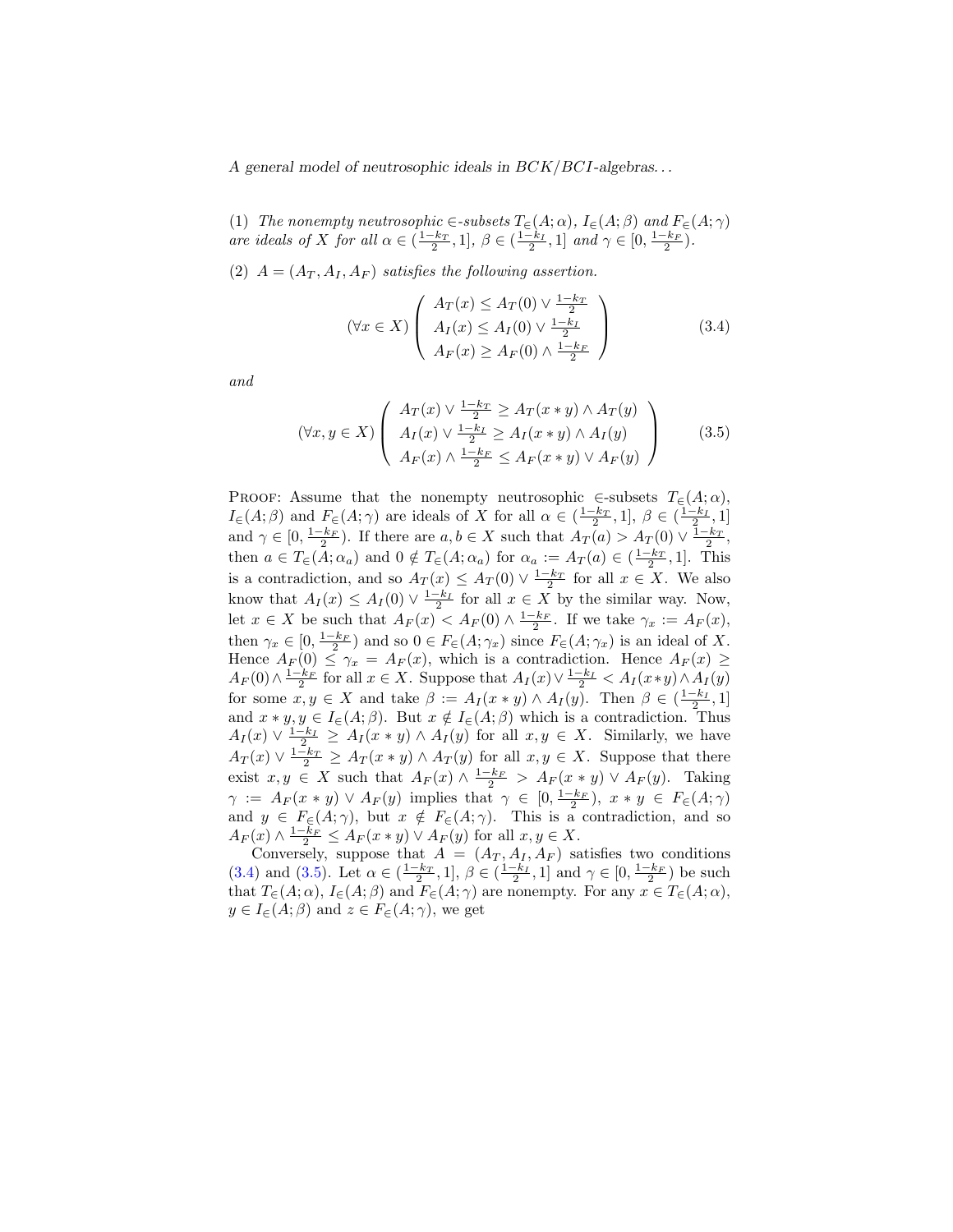H. Bordbar, R. A. Borzooei, F. Smarandache, Y. B. Jun

$$
A_T(0) \lor \frac{1 - k_T}{2} \ge A_T(x) \ge \alpha > \frac{1 - k_T}{2},
$$
  
\n
$$
A_T(0) \lor \frac{1 - k_I}{2} \ge A_T(y) \ge \beta > \frac{1 - k_I}{2},
$$
  
\n
$$
A_F(0) \land \frac{1 - k_F}{2} \le A_F(z) \le \gamma < \frac{1 - k_F}{2},
$$

and so  $A_T(0) \ge \alpha$ ,  $A_I(0) \ge \beta$  and  $A_F(0) \le \gamma$ . Hence  $0 \in T_{\epsilon}(A; \alpha)$ ,  $0 \in I_{\in}(A;\beta)$  and  $0 \in F_{\in}(A;\gamma)$ . Let  $a, b, x, y, u, v \in X$  be such that  $a * b \in$  $T_{\in}(A; \alpha)$ ,  $b \in T_{\in}(A; \alpha)$ ,  $x * y \in I_{\in}(A; \beta)$ ,  $y \in I_{\in}(A; \beta)$ ,  $u * v \in F_{\in}(A; \gamma)$ , and  $v \in F_{\in}(A; \gamma)$ . It follows from [\(3.5\)](#page-4-1) that

$$
A_T(a) \lor \frac{1-k_T}{2} \ge A_T(a*b) \land A_T(b) \ge \alpha > \frac{1-k_T}{2},
$$
  
\n
$$
A_I(x) \lor \frac{1-k_I}{2} \ge A_I(x*y) \land A_I(y) \ge \beta > \frac{1-k_I}{2},
$$
  
\n
$$
A_F(u) \land \frac{1-k_F}{2} \le A_F(u*v) \lor A_F(v) \le \gamma < \frac{1-k_F}{2}.
$$

Hence  $A_T(a) \geq \alpha$ ,  $A_T(x) \geq \beta$  and  $A_F(u) \leq \gamma$ , that is,  $a \in T_{\epsilon}(A; \alpha)$ ,  $x \in I_{\in}(A;\beta)$  and  $u \in F_{\in}(A;\gamma)$ . Therefore  $T_{\in}(A;\alpha)$ ,  $I_{\in}(A;\beta)$  and  $F_{\in}(A;\gamma)$ are ideals of X for all  $\alpha \in (\frac{1-k_T}{2}, 1], \beta \in (\frac{1-k_I}{2}, 1]$  and  $\gamma \in [0, \frac{1-k_F}{2})$ .

COROLLARY 3.2 ([\[21\]](#page-15-4)). Given a neutrosophic set  $A = (A_T, A_I, A_F)$  in  $X \in \mathcal{B}(X)$ , the following assertions are equivalent.

(1) The nonempty neutrosophic  $\in$ -subsets  $T_{\in}(A; \alpha)$ ,  $I_{\in}(A; \beta)$  and  $F_{\in}(A; \gamma)$ are ideals of X for all  $\alpha, \beta \in (0.5, 1]$  and  $\gamma \in [0, 0.5]$ .

(2)  $A = (A_T, A_I, A_F)$  satisfies the following assertion.

$$
(\forall x \in X) \left( \begin{array}{c} A_T(x) \le A_T(0) \vee 0.5 \\ A_I(x) \le A_I(0) \vee 0.5 \\ A_F(x) \ge A_F(0) \wedge 0.5 \end{array} \right)
$$

and

$$
(\forall x, y \in X) \left( \begin{array}{c} A_T(x) \lor 0.5 \ge A_T(x * y) \land A_T(y) \\ A_I(x) \lor 0.5 \ge A_I(x * y) \land A_I(y) \\ A_F(x) \land 0.5 \le A_F(x * y) \lor A_F(y) \end{array} \right)
$$

DEFINITION 3.3. A neutrosophic set  $A = (A_T, A_I, A_F)$  in  $X \in \mathcal{B}(X)$  is called an  $(\in, \in \vee q_{(k_T, k_I, k_F)})$ -neutrosophic ideal of X if the following assertions are valid.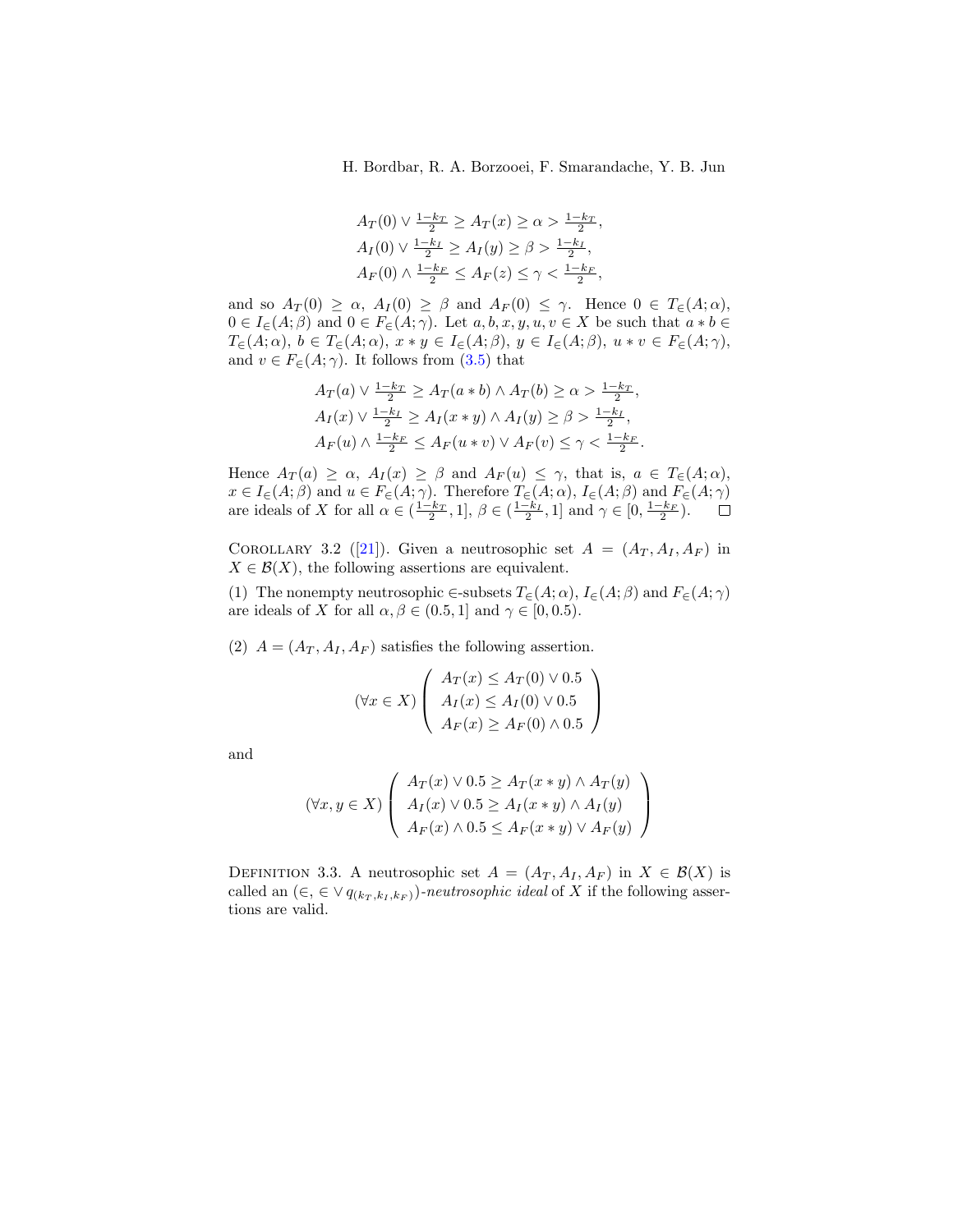$$
(\forall x \in X) \begin{pmatrix} x \in T_{\in}(A; \alpha_{x}) \Rightarrow 0 \in T_{\in \vee q_{k_{T}}}(A; \alpha_{x}) \\ x \in I_{\in}(A; \beta_{x}) \Rightarrow 0 \in I_{\in \vee q_{k_{I}}}(A; \beta_{x}) \\ x \in F_{\in}(A; \gamma_{x}) \Rightarrow 0 \in F_{\in \vee q_{k_{F}}}(A; \gamma_{x}) \end{pmatrix},
$$
(3.6)  

$$
(\forall x, y \in X) \begin{pmatrix} x*y \in T_{\in}(A; \alpha_{x}), y \in T_{\in}(A; \alpha_{y}) \Rightarrow x \in T_{\in \vee q_{k_{T}}}(A; \alpha_{x} \wedge \alpha_{y}) \\ x*y \in I_{\in}(A; \beta_{x}), y \in I_{\in}(A; \beta_{y}) \Rightarrow x \in I_{\in \vee q_{k_{I}}}(A; \beta_{x} \wedge \beta_{y}) \\ x*y \in F_{\in}(A; \gamma_{x}), y \in F_{\in}(A; \gamma_{y}) \Rightarrow x \in F_{\in \vee q_{k_{F}}}(A; \gamma_{x} \vee \gamma_{y}) \end{pmatrix}
$$
(3.7)

for all  $\alpha_x, \alpha_y, \beta_x, \beta_y \in (0, 1]$  and  $\gamma_x, \gamma_y \in [0, 1)$ .

<span id="page-6-2"></span><span id="page-6-0"></span>Example 3.4. Let  $X = \{0, 1, 2, 3, 4\}$  be a set with the binary operation  $*$ which is given in Table [1.](#page-6-0)

Table 1: Cayley table for the binary operation "∗"

| $\ast$         | ∩ |                | $\mathfrak{D}$ | 3              |   |
|----------------|---|----------------|----------------|----------------|---|
| $\Omega$       | ∩ | O              | ∩              |                |   |
| 1              |   | ∩              |                | 0              |   |
| $\overline{2}$ | 2 | $\mathfrak{D}$ | 0              | $\overline{2}$ | 0 |
| 3              | 3 |                | 3              | 0              | 3 |
|                |   |                |                |                | 0 |

<span id="page-6-1"></span>Then  $(X, *, 0)$  is a  $BCK$ -algebra (see [\[15\]](#page-14-10)). Consider a neutrosophic set  $A = (A_T, A_I, A_F)$  in X which is given by Table [2.](#page-6-1)

**Table 2:** Tabular representation of  $A = (A_T, A_I, A_F)$ 

| X | $A_T(x)$ | $A_I(x)$ | $A_F(x)$ |
|---|----------|----------|----------|
| 0 | 0.6      | 0.5      | 0.45     |
| 1 | 0.5      | 0.3      | 0.93     |
| 2 | 0.3      | 0.7      | 0.67     |
| 3 | 0.4      | 0.3      | 0.93     |
| 4 | 0.1      | 0.2      | 0.74     |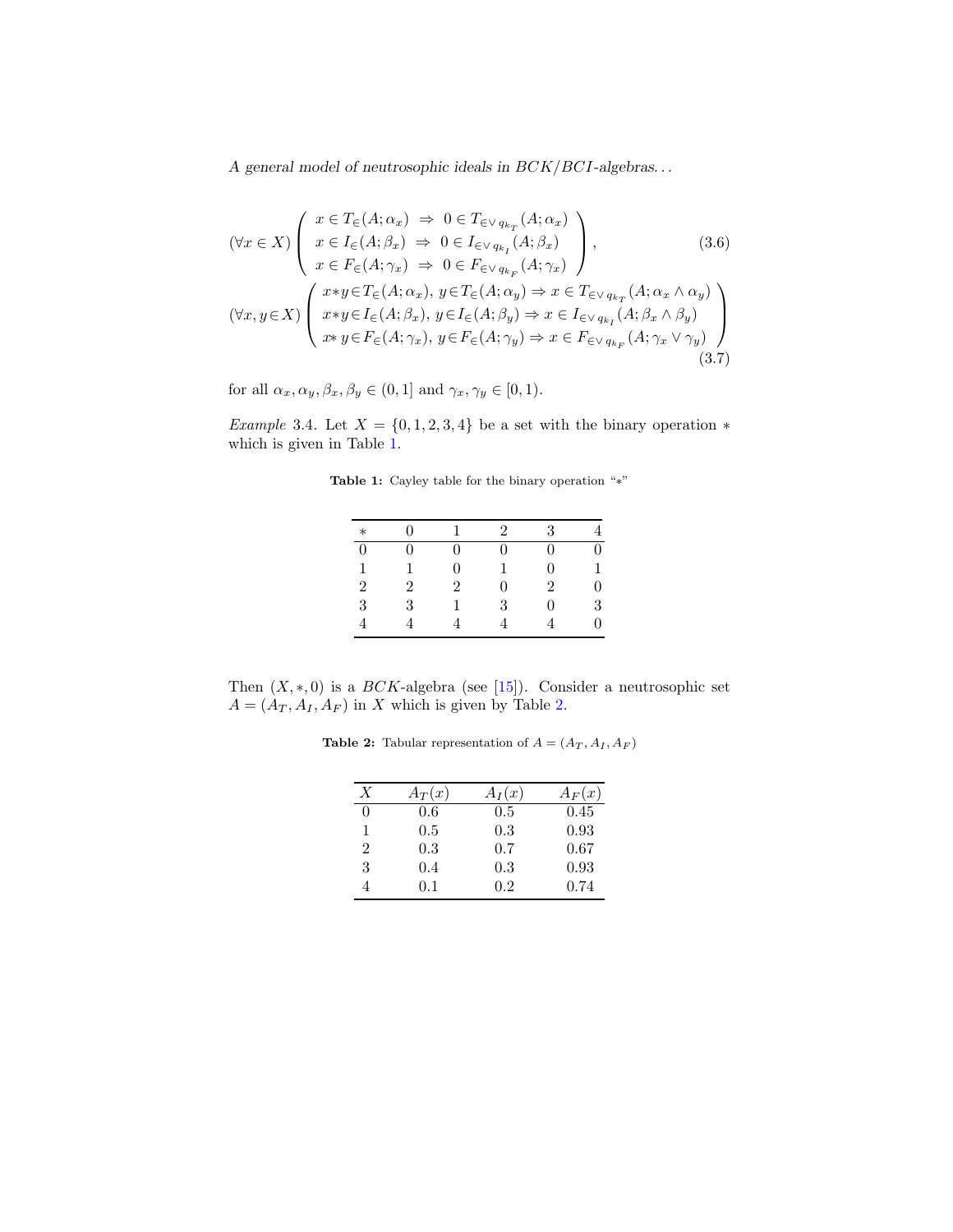Routine calculations show that  $A = (A_T, A_I, A_F)$  is an  $(\in, \in \vee q_{(k_T, k_I, k_F)})$ neutrosophic ideal of X for  $k_T = 0.24$ ,  $k_I = 0.08$  and  $k_F = 0.16$ .

<span id="page-7-2"></span>THEOREM 3.5. A neutrosophic set  $A = (A_T, A_I, A_F)$  in  $X \in \mathcal{B}(X)$  is an  $(\in, \in \vee q_{(k_T, k_I, k_F)})$ -neutrosophic ideal of  $X \in \mathcal{B}(X)$  if and only if A =  $(A_T, A_I, A_F)$  satisfies the following assertions.

<span id="page-7-1"></span><span id="page-7-0"></span>
$$
(\forall x \in X) \begin{pmatrix} A_T(0) \ge A_T(x) \land \frac{1-k_T}{2} \\ A_I(0) \ge A_I(x) \land \frac{1-k_I}{2} \\ A_F(0) \le A_F(x) \lor \frac{1-k_F}{2} \end{pmatrix},
$$
(3.8)  

$$
(\forall x, y \in X) \begin{pmatrix} A_T(x) \ge \bigwedge \{A_T(x * y), A_T(y), \frac{1-k_T}{2}\} \\ A_I(x) \ge \bigwedge \{A_I(x * y), A_I(y), \frac{1-k_I}{2}\} \\ A_F(x) \le \bigvee \{A_F(x * y), A_F(y), \frac{1-k_F}{2}\} \end{pmatrix}.
$$
 (3.9)

PROOF: Assume that  $A = (A_T, A_I, A_F)$  in  $X \in \mathcal{B}(X)$  is an  $(\in, \in \vee q_{(k_T, k_I, k_F)})$ -neutrosophic ideal of  $X \in \mathcal{B}(X)$ . If  $A_T(0) < A_T(a) \wedge$  $\frac{1-k_T}{2}$  for some  $a \in X$ , then there exists  $\alpha_a \in (0,1]$  such that  $A_T(0)$  <  $\alpha_a \leq A_T(a) \wedge \frac{1-k_T}{2}$ . It follows that  $\alpha_a \in (0, \frac{1-k_T}{2}], a \in T_{\infty}(A; \alpha_a)$  and  $0 \notin T_{\in}(A; \alpha_a)$ . Also,  $A_T(0) + \alpha_a + k_T < 2\alpha_a + k_T \le 1$ , i.e.,  $0 \notin T_{q_{k_T}}(A; \alpha_a)$ . Hence  $0 \notin T_{\in \vee q_{k_T}}(A; \alpha_a)$ , a contradiction. Thus  $A_T(0) \geq A_T(x) \wedge \frac{1-k_T}{2}$  for all  $x \in X$ . Similarly, we have  $A_I(0) \ge A_I(x) \wedge \frac{1-k_I}{2}$  for all  $x \in X$ . Suppose that  $A_F(0) > A_F(z) \vee \frac{1-k_F}{2}$  for some  $z \in X$  and take  $\gamma_z := A_F(z) \vee \frac{1-k_F}{2}$ . Then  $\gamma_z \ge \frac{1-k_F}{2}$ ,  $z \in F_{\in}(A; \gamma_z)$  and  $0 \notin F_{\in}(A; \gamma_z)$ . Also  $A_F(0) + \gamma_z + k_F \ge$ 1, that is,  $0 \notin F_{q_{k_F}}(A; \gamma_z)$ . This is a contradiction, and thus  $A_F(0) \leq$  $A_F(x) \vee \frac{1-k_F}{2}$  for all  $x \in X$ . Suppose that  $A_I(a) < \bigwedge \{A_I(a*b), A_I(b), \frac{1-k_I}{2}\}$ for some  $a, b \in X$  and take  $\beta := \bigwedge \{A_I(a * b), A_I(b), \frac{1-k_I}{2}\}.$  Then  $\beta \leq$  $\frac{1-k_I}{2}$ ,  $a * b \in I_{\in}(A;\beta)$ ,  $b \in I_{\in}(A;\beta)$  and  $a \notin I_{\in}(A;\beta)$ . Also, we have  $A_I(a) + \beta + k_I \leq 1$ , i.e.,  $a \notin I_{q_{k_F}}(A;\beta)$ . This is impossible, and therefore  $A_I(x) \ge \bigwedge \{A_I(x*y), A_I(y), \frac{1-k_I}{2}\}$  for all  $x, y \in X$ . By the similar way, we can verify that  $A_T(x) \ge \bigwedge \{A_T(x*y), A_T(y), \frac{1-k_T}{2}\}\$ for all  $x, y \in X$ . Now assume that  $A_F(a) > \sqrt{A_F(a * b), A_F(b), \frac{1-k_F}{2}}$  for some  $a, b \in X$ . Then there exists  $\gamma \in [0, 1)$  such that  $A_F(a) > \gamma \geq \sqrt{\{A_F(a * b), A_F(b), \frac{1 - k_F}{2}\}}$ . Then  $\gamma \geq \frac{1-k_F}{2}$ ,  $a * b \in F_{\in}(A; \gamma)$ ,  $b \in F_{\in}(A; \gamma)$  and  $a \notin F_{\in}(A; \gamma)$ . Also,  $A_F(a)+\gamma+k_F\geq 1$ , i.e.,  $a\notin F_{q_{k_F}}(A;\gamma)$ . Thus  $a\notin F_{\in\vee q_{k_F}}(A;\gamma)$ , which is a contradiction. Hence  $A_F(x) \le \bigvee \{A_F(x*y), A_F(y), \frac{1-k_F}{2}\}\$ for all  $x, y \in X$ .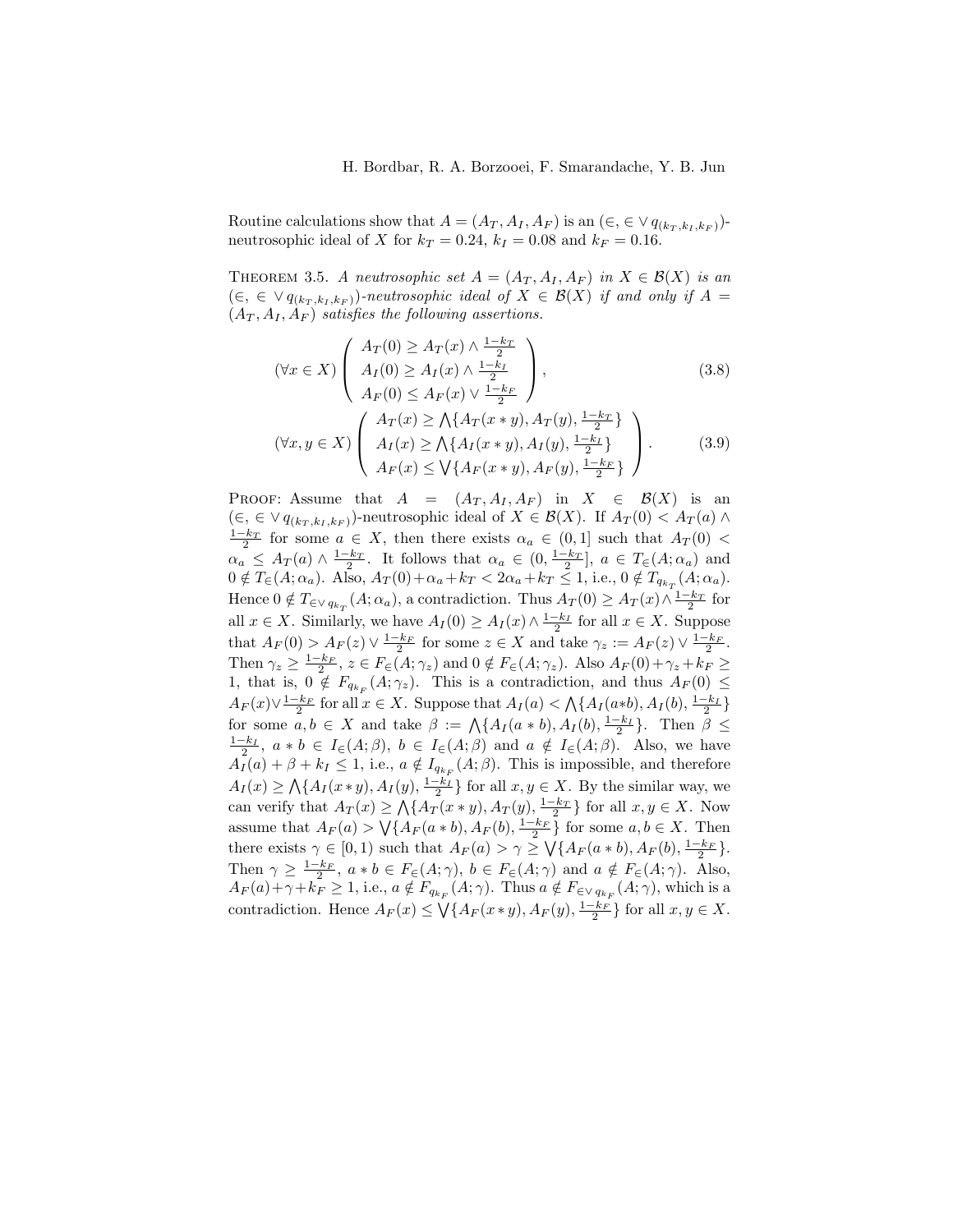Conversely, suppose that  $A = (A_T, A_I, A_F)$  satisfies two conditions [\(3.8\)](#page-7-0) and [\(3.9\)](#page-7-1). For any  $x, y, z \in X$ , let  $\alpha_x, \beta_y \in (0,1]$  and  $\gamma_z \in [0,1)$ be such that  $x \in T_{\in}(A; \alpha_x)$ ,  $y \in I_{\in}(A; \beta_y)$  and  $z \in F_{\in}(A; \gamma_z)$ . Then  $A_T(x) \ge \alpha_x$ ,  $A_T(y) \ge \beta_y$  and  $A_F(z) \le \gamma_z$ . Assume that  $A_T(0) < \alpha_x$ ,  $A_I(0) < \beta_y$  and  $A_F(0) > \gamma_z$ . If  $A_T(x) < \frac{1-k_T}{2}$ , then

$$
A_T(0) \ge A_T(x) \wedge \frac{1 - k_T}{2} = A_T(x) \ge \alpha_x,
$$

a contradiction. Hence  $A_T(x) \geq \frac{1-k_T}{2}$ , and so

$$
A_T(0) + \alpha_x + k_T > 2A_T(0) + k_T \ge 2\left(A_T(x) \wedge \frac{1 - k_T}{2}\right) + k_T = 1.
$$

Hence  $0 \in T_{q_{k_T}}(A; \alpha_x) \subseteq T_{\in \vee q_{k_T}}(A; \alpha_x)$ . Similarly, we get  $0 \in I_{q_{k_I}}(A; \beta_y)$  $\subseteq I_{\in \vee q_{k_I}}(A;\beta_y)$ . If  $A_F(z) > \frac{1-k_F}{2}$ , then  $A_F(0) \le A_F(z) \vee \frac{1-k_F}{2} = A_F(z) \le$  $\gamma_z$  which is a contradiction. Hence  $A_F(z) \leq \frac{1-k_F}{2}$ , and thus

$$
A_F(0) + \gamma_z + k_F < 2A_F(0) + k_F \leq 2\left(A_F(z) \vee \frac{1 - k_F}{2}\right) + k_F = 1.
$$

Hence  $0 \in F_{q_{k_F}}(A; \gamma_z) \subseteq F_{\in \vee q_{k_F}}(A; \gamma_z)$ . For any  $a, b, p, q, x, y \in X$ , let  $\alpha_a, \alpha_b, \beta_p, \beta_q \in (0,1]$  and  $\gamma_x, \gamma_y \in [0,1]$  be such that  $a * b \in T_{\in}(A; \alpha_a)$ ,  $b \in T_{\in}(A; \alpha_b)$ ,  $p * q \in I_{\in}(A; \beta_p)$ ,  $q \in I_{\in}(A; \beta_q)$ ,  $x * y \in F_{\in}(A; \gamma_x)$ , and  $y \in$  $F_{\epsilon}(A; \gamma_y)$ . Then  $A_T(a * b) \ge \alpha_a$ ,  $A_T(b) \ge \alpha_b$ ,  $A_I(p * q) \ge \beta_p$ ,  $A_I(q) \ge \beta_q$ ,  $A_F(x * y) \leq \gamma_x$ , and  $A_F(y) \leq \gamma_y$ . Suppose that  $a \notin T_{\infty}(A; \alpha_a \wedge \alpha_b)$ . Then  $A_T(a) < \alpha_a \wedge \alpha_b$ . If  $A_T(a * b) \wedge A_T(b) < \frac{1-k_T}{2}$ , then

$$
A_T(a) \ge \bigwedge \{A_T(a*b), A_T(b), \frac{1-k_T}{2}\} = A_T(a*b) \wedge A_T(b) \ge \alpha_a \wedge \alpha_b.
$$

This is a contradiction, and so  $A_T(a * b) \wedge A_T(b) \geq \frac{1-k_T}{2}$ . Thus

$$
A_T(a) + (\alpha_a \wedge \alpha_b) + k_T > 2A_T(a) + k_T
$$
  
\n
$$
\ge 2\left(\bigwedge \{A_T(a*b), A_T(b), \frac{1-k_T}{2}\}\right) + k_T = 1,
$$

which induces  $a \in T_{q_{k_T}}(A; \alpha_a \wedge \alpha_b) \subseteq T_{\in \vee q_{k_T}}(A; \alpha_a \wedge \alpha_b)$ . By the similarly way, we get  $p \in I_{\in \vee q_{k_I}}(A; \beta_p \wedge \beta_q)$ . Suppose that  $x \notin F_{\in}(A; \gamma_x \vee \gamma_y)$ , that is,  $A_F(x) > \gamma_x \vee \gamma_y$ . If  $A_F(x * y) \vee A_F(y) > \frac{1-k_F}{2}$ , then

$$
A_F(x) \le \bigvee \{A_F(x*y), A_F(y), \frac{1-k_F}{2}\} = A_F(x*y) \vee A_F(y) \le \gamma_x \vee \gamma_y,
$$

which is impossible. Thus  $A_F(x * y) \vee A_F(y) \leq \frac{1 - k_F}{2}$ , and so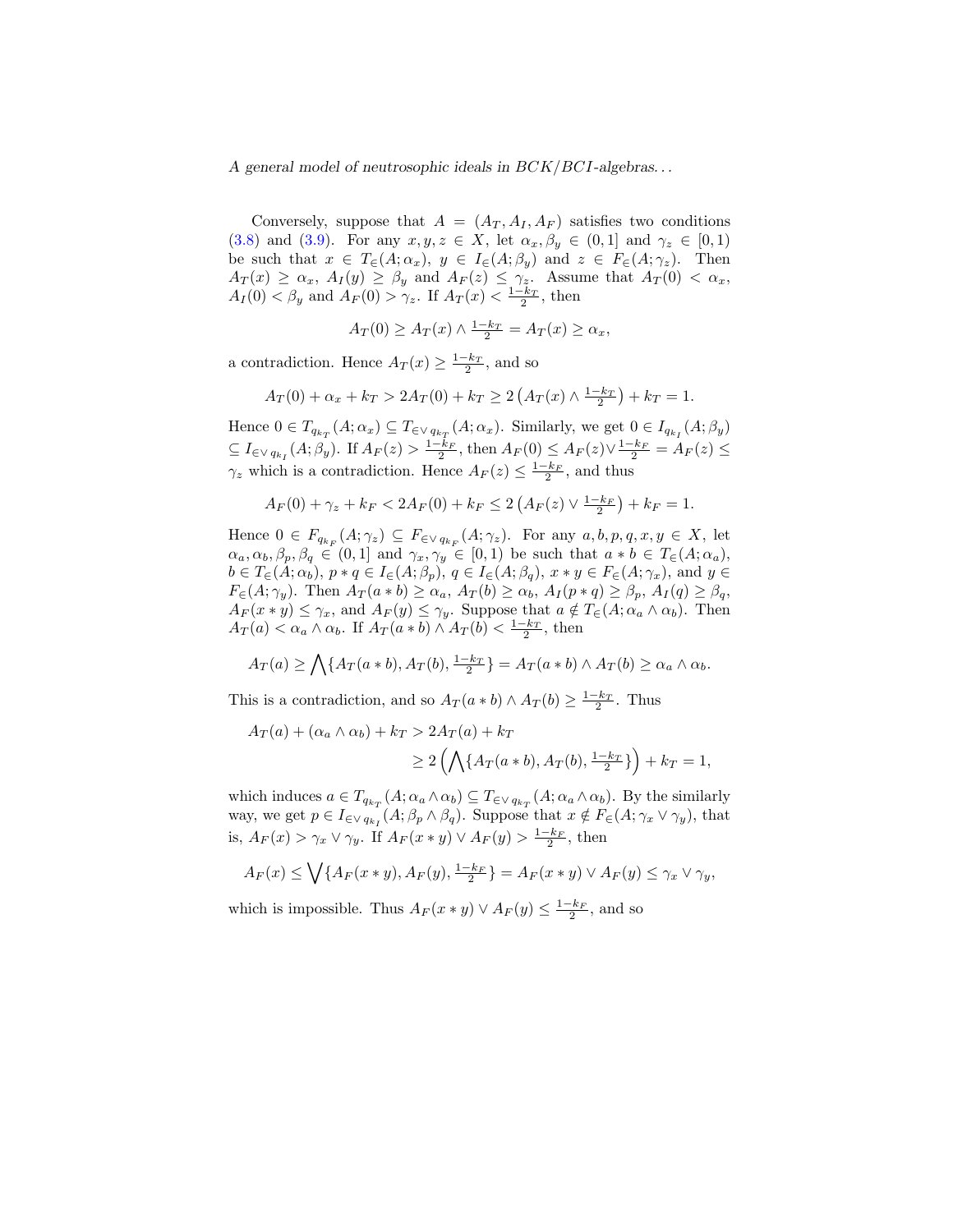H. Bordbar, R. A. Borzooei, F. Smarandache, Y. B. Jun

$$
A_F(x) + (\gamma_x \vee \gamma_y) + k_F < 2A_F(x) \\
\leq 2\left(\bigvee \{A_F(x \ast y), A_F(y), \frac{1 - k_F}{2}\}\right) + k_F = 1.
$$

This implies that  $x \in F_{q_{k_F}}(A; \gamma_x \vee \gamma_y) \subseteq F_{\in \vee q_{k_F}}(A; \gamma_x \vee \gamma_y)$ . Consequently,  $A = (A_T, A_I, A_F)$  is an  $(\in, \in \vee q_{(k_T, k_I, k_F)})$ -neutrosophic ideal of  $X \in \mathcal{B}(X)$ .  $\mathcal{B}(X)$ .

COROLLARY 3.6 ([\[21\]](#page-15-4)). For a neutrosophic set  $A = (A_T, A_I, A_F)$  in  $X \in$  $\mathcal{B}(X)$ , the following are equivalent.

(1)  $A = (A_T, A_I, A_F)$  is an  $(\in, \in \vee q)$ -neutrosophic ideal of  $X \in \mathcal{B}(X)$ .

(2)  $A = (A_T, A_I, A_F)$  satisfies the following assertions.

$$
(\forall x \in X) \left( \begin{array}{c} A_T(0) \ge A_T(x) \land 0.5 \\ A_I(0) \ge A_I(x) \land 0.5 \\ A_F(0) \le A_F(x) \lor 0.5 \end{array} \right),
$$
  

$$
(\forall x, y \in X) \left( \begin{array}{c} A_T(x) \ge \bigwedge \{ A_T(x * y), A_T(y), 0.5 \} \\ A_I(x) \ge \bigwedge \{ A_I(x * y), A_I(y), 0.5 \} \\ A_F(x) \le \bigvee \{ A_F(x * y), A_F(y), 0.5 \} \end{array} \right).
$$

THEOREM 3.7. A neutrosophic set  $A = (A_T, A_I, A_F)$  in  $X \in \mathcal{B}(X)$  is an  $(\in, \in \vee q_{(k_T, k_I, k_F)})$ -neutrosophic ideal of  $X \in \mathcal{B}(X)$  if and only if the nonempty neutrosophic  $\in$ -subsets  $T_{\in}(A; \alpha)$ ,  $I_{\in}(A; \beta)$  and  $F_{\in}(A; \gamma)$  are ideals of X for all  $\alpha \in (0, \frac{1-k_T}{2}], \ \beta \in (0, \frac{1-k_I}{2}]$  and  $\gamma \in [\frac{1-k_F}{2}, 1)$ .

PROOF: Suppose that  $A = (A_T, A_I, A_F)$  is an  $(\in, \in \vee q_{(k_T, k_I, k_F)})$ -neutrosophic ideal of  $X \in \mathcal{B}(X)$  and let  $\alpha \in (0, \frac{1-k_T}{2}], \beta \in (0, \frac{1-k_I}{2}]$  and  $\gamma \in \left[\frac{1-k_F}{2},1\right)$  be such that  $T_{\in}(A;\alpha)$ ,  $I_{\in}(A;\beta)$  and  $F_{\in}(A;\gamma)$  are nonempty. Using [\(3.8\)](#page-7-0), we get  $A_T(0) \ge A_T(x) \wedge \frac{1-k_T}{2}$ ,  $A_T(0) \ge A_T(y) \wedge \frac{1-k_T}{2}$ , and  $A_F(0) \le A_F(z) \vee \frac{1-k_F}{2}$  for all  $x \in T_{\epsilon}(A; \alpha), y \in I_{\epsilon}(A; \beta)$  and  $z \in F_{\epsilon}(A; \gamma)$ . It follows that  $A_T(0) \ge \alpha \wedge \frac{1-k_T}{2} = \alpha$ ,  $A_T(0) \ge \beta \wedge \frac{1-k_T}{2} = \beta$ , and  $A_F(0) \le$  $\gamma \vee \frac{1-k_F}{2} = \gamma$ , that is,  $0 \in T_{\in}(A; \alpha)$ ,  $0 \in I_{\in}(A; \beta)$  and  $0 \in F_{\in}(A; \gamma)$ . Let  $x, y, a, b, u, v \in X$  be such that  $x * y \in T_{\in}(A; \alpha)$ ,  $y \in T_{\in}(A; \alpha)$ ,  $a * b \in I_{\in}(A;\beta), b \in I_{\in}(A;\beta), u * v \in F_{\in}(A;\gamma), \text{ and } v \in F_{\in}(A;\gamma) \text{ for }$  $\alpha \in (0, \frac{1-k_T}{2}], \ \beta \in (0, \frac{1-k_I}{2}] \text{ and } \gamma \in [\frac{1-k_F}{2}, 1]. \text{ Then } A_T(x * y) \geq \alpha,$  $A_T(y) \ge \alpha$ ,  $A_I(a * b) \ge \beta$ ,  $A_I(b) \ge \beta$ ,  $A_F(u * v) \le \gamma$ , and  $A_F(v) \le \gamma$ . It follows from [\(3.9\)](#page-7-1) that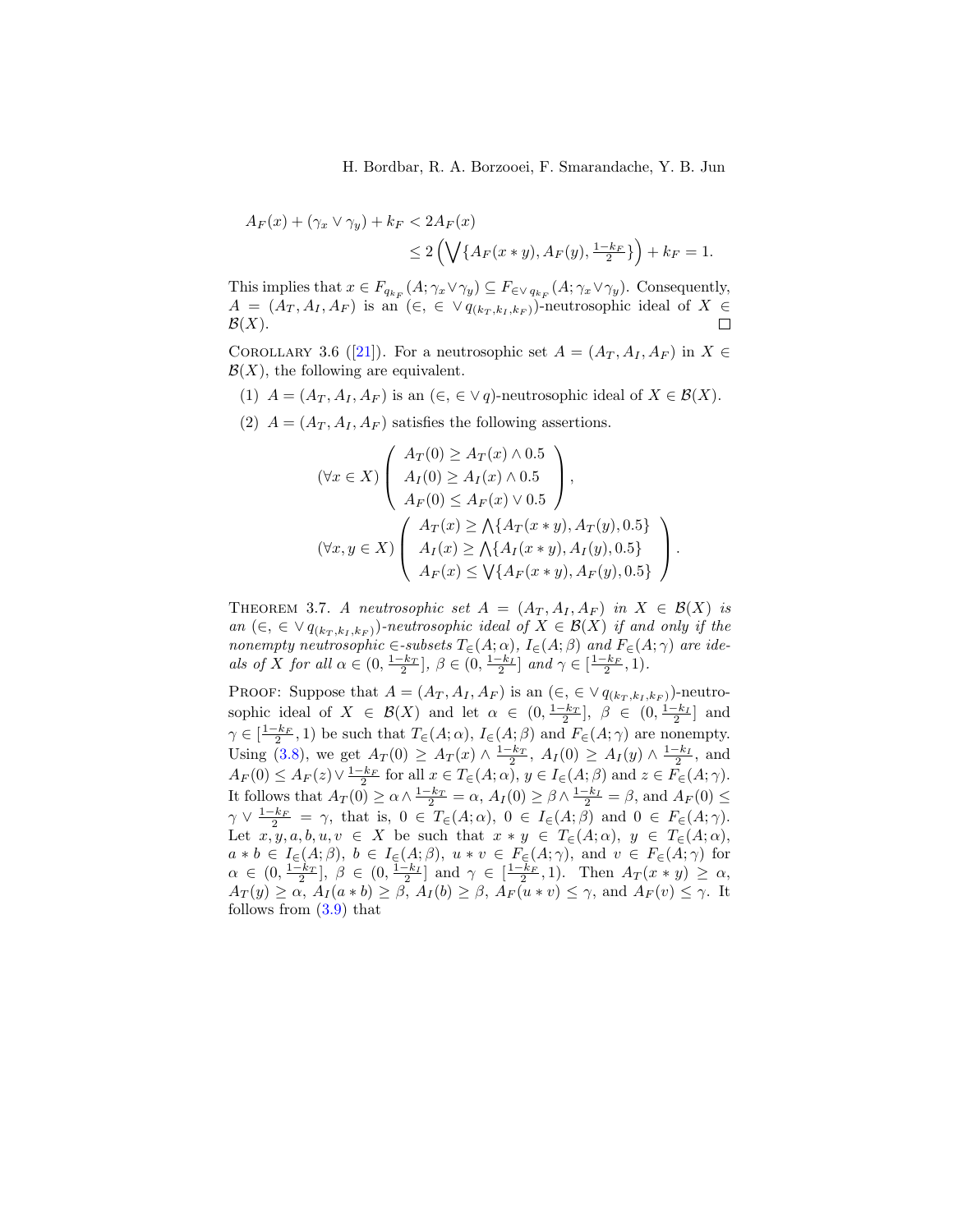$$
A_T(x) \ge \bigwedge \{A_T(x*y), A_T(y), \frac{1-k_T}{2}\} \ge \alpha \wedge \frac{1-k_T}{2} = \alpha,
$$
  
\n
$$
A_I(a) \ge \bigwedge \{A_I(a*b), A_I(b), \frac{1-k_I}{2}\} \ge \beta \wedge \frac{1-k_I}{2} = \beta,
$$
  
\n
$$
A_F(u) \le \bigvee \{A_F(u*v), A_F(v), \frac{1-k_F}{2}\} \le \gamma \vee \frac{1-k_F}{2} = \gamma
$$

and so that  $x \in T_{\in}(A; \alpha)$ ,  $a \in I_{\in}(A; \beta)$  and  $u \in F_{\in}(A; \gamma)$ . Therefore  $T_{\in}(A; \alpha)$ ,  $I_{\in}(A; \beta)$  and  $F_{\in}(A; \gamma)$  are ideals of X for all  $\alpha \in (0, \frac{1-k_T}{2}]$ ,  $\beta \in (0, \frac{1-k_I}{2}]$  and  $\gamma \in [\frac{1-k_F}{2}, 1)$ .

Conversely, let  $A = (A_T, A_I, A_F)$  be a neutrosophic set in  $X \in \mathcal{B}(X)$ such that the nonempty neutrosophic  $\in$ -subsets  $T_{\in}(A;\alpha)$ ,  $I_{\in}(A;\beta)$  and  $F_{\in}(A;\gamma)$  are ideals of X for all  $\alpha \in (0, \frac{1-k_T}{2}], \beta \in (0, \frac{1-k_I}{2}]$  and  $\gamma \in$  $\left[\frac{1-k_F}{2}, 1\right)$ . If there exist  $x, y, z \in X$  such that  $A_T(0) < A_T(x) \wedge \frac{1-k_T}{2}$ ,  $A_I(0) < A_I(y) \wedge \frac{1-k_I}{2}$ , and  $A_F(0) > A_F(z) \vee \frac{1-k_F}{2}$ , then  $0 \notin T_{\infty}(A; \alpha_x)$ ,  $0 \notin I_{\in}(A;\beta_y)$  and  $0 \notin F_{\in}(A;\gamma_z)$  by taking  $\alpha_x := A_T(x) \wedge \frac{1-k_T}{2}, \beta_y :=$  $A_I(y) \wedge \frac{1-k_I}{2}$ , and  $\gamma_z := A_F(z) \vee \frac{1-k_F}{2}$ . This is a contradiction, and so  $A_T(0) \ge A_T(x) \wedge \frac{1-k_T}{2}, A_T(0) \ge A_T(x) \wedge \frac{1-k_T}{2}, \text{ and } A_F(0) \le A_F(x) \vee \frac{1-k_F}{2}$ for all  $x \in X$ . Now, suppose that there  $x, y, a, b, u, v \in X$  be such that  $A_T(x) < \bigwedge \{A_T(x*y), A_T(y), \frac{1-k_T}{2}\}, A_I(a) < \bigwedge \{A_I(a*b), A_I(b), \frac{1-k_I}{2}\},$ and  $A_F(u) > \sqrt{A_F(u * v)}, A_F(v), \frac{1-k_F}{2}$ . If we take  $\alpha := \sqrt{A_T(x * v)}$ y),  $A_T(y)$ ,  $\frac{1-k_T}{2}$ ,  $\beta := \Lambda\{A_I(a * b), A_I(b), \frac{1-k_I}{2}\}$ , and  $\gamma := \sqrt{\{A_F(a * b), A_I(b), \frac{1-k_I}{2}\}}$ y),  $\Lambda_F(v)$ ,  $\frac{1-k_F}{2}$ ,  $\beta \in \frac{1-k_T}{2}$ ,  $\beta \le \frac{1-k_T}{2}$ ,  $\gamma \ge \frac{1-k_F}{2}$ ,  $x * y \in T_{\infty}(A; \alpha)$ ,  $y \in T_{\in}(A; \alpha)$ ,  $a * b \in I_{\in}(A; \beta)$ ,  $b \in I_{\in}(A; \beta)$ ,  $u * v \in F_{\in}(A; \gamma)$ , and  $v \in$  $F_{\in}(A; \gamma)$ . But  $x \notin T_{\in}(A; \alpha)$ ,  $a \notin I_{\in}(A; \beta)$  and  $u \notin F_{\in}(A; \gamma)$ , which induces a contradiction. Therefore  $A_T(x) \ge \bigwedge \{A_T(x*y), A_T(y), \frac{1-k_T}{2}\}, A_T(x) \ge$  $\bigwedge \{A_I(x*y), A_I(y), \frac{1-k_I}{2}\},\$  and  $A_F(x) \leq \bigvee \{A_F(x*y), A_F(y), \frac{1-k_F}{2}\}$  for all  $x, y \in X$ . Using Theorem [3.5,](#page-7-2) we conclude that  $A = (A_T, A_I, A_F)$  is an  $(\in, \in \vee q_{(k_T, k_I, k_F)})$ -neutrosophic ideal of  $X \in \mathcal{B}(X)$ .  $\Box$ 

COROLLARY 3.8 ([\[21\]](#page-15-4)). A neutrosophic set  $A = (A_T, A_I, A_F)$  in  $X \in \mathcal{B}(X)$ is an  $(\in, \in \vee q)$ -neutrosophic ideal of  $X \in \mathcal{B}(X)$  if and only if the nonempty neutrosophic ∈-subsets  $T_{\in}(A; \alpha)$ ,  $I_{\in}(A; \beta)$  and  $F_{\in}(A; \gamma)$  are ideals of X for all  $\alpha, \beta \in (0, 0.5]$  and  $\gamma \in [0.5, 1)$ .

It is clear that every  $(\in, \in)$ -neutrosophic ideal is an  $(\in, \in \vee q_{(k_T, k_I, k_F)})$ neutrosophic ideal. But the converse is not true in general. For example, the  $(\in, \in \vee q_{(k_T, k_I, k_F)})$ -neutrosophic ideal  $A = (A_T, A_I, A_F)$  with  $k_T =$ 0.24,  $k_I = 0.08$  and  $k_F = 0.16$  in Example [3.4](#page-6-2) is not an  $(\in, \in)$ -neutrosophic ideal since  $2 \in I_{\epsilon}(A; 0.56)$  and  $0 \notin I_{\epsilon}(A; 0.56)$ .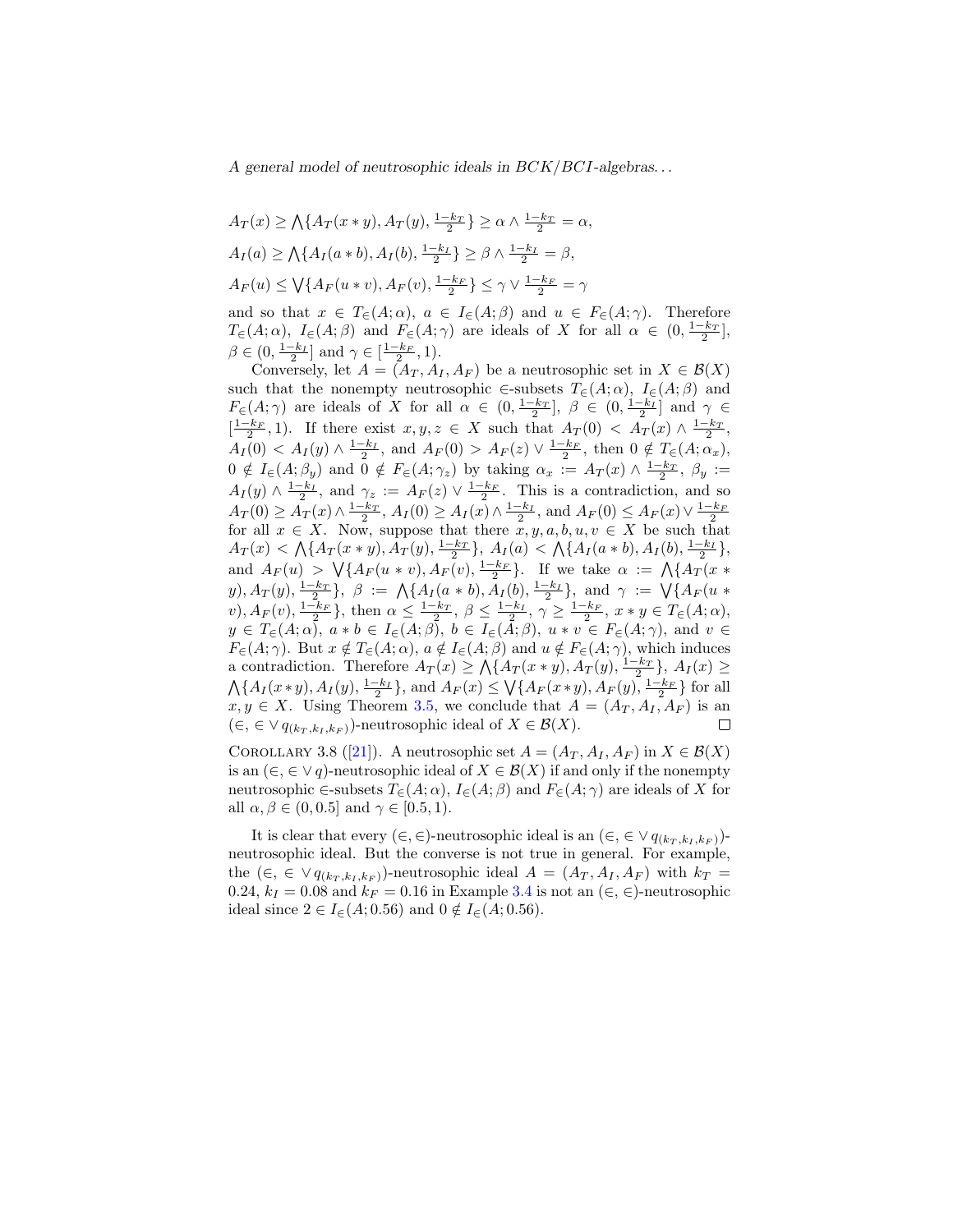We now consider conditions for an  $(\in, \in \vee q_{(k_T, k_I, k_F)})$ -neutrosophic ideal to be an  $(\in, \in)$ -neutrosophic ideal.

THEOREM 3.9. Let  $A = (A_T, A_I, A_F)$  be an  $(\epsilon, \epsilon \vee q_{(k_T, k_I, k_F)})$ -neutrosophic ideal of  $X \in \mathcal{B}(X)$  such that

$$
(\forall x \in X) \left( A_T(x) < \frac{1-k_T}{2}, A_I(x) < \frac{1-k_I}{2}, A_F(x) > \frac{1-k_F}{2} \right).
$$

Then  $A = (A_T, A_I, A_F)$  is an  $(\in, \in)$ -neutrosophic ideal of  $X \in \mathcal{B}(X)$ .

PROOF: Let  $x, y, z \in X$ ,  $\alpha, \beta \in (0,1]$  and  $\gamma \in [0,1)$  be such that  $x \in$  $T_{\epsilon}(A; \alpha)$ ,  $y \in I_{\epsilon}(A; \beta)$  and  $z \in F_{\epsilon}(A; \gamma)$ . Then  $A_T(x) \geq \alpha$ ,  $A_T(y) \geq \beta$  and  $A_F(z) \leq \gamma$ . It follows from [\(3.8\)](#page-7-0) that

$$
A_T(0) \ge A_T(x) \wedge \frac{1-k_T}{2} = A_T(x) \ge \alpha,
$$
  
\n
$$
A_I(0) \ge A_I(y) \wedge \frac{1-k_I}{2} = A_I(y) \ge \beta,
$$
  
\n
$$
A_F(0) \le A_F(z) \vee \frac{1-k_F}{2} = A_F(z) \le \gamma.
$$

Hence  $0 \in T_{\epsilon}(A; \alpha)$ ,  $0 \in I_{\epsilon}(A; \beta)$  and  $0 \in F_{\epsilon}(A; \gamma)$ . For any  $x, y, a, b, u, v \in$ X, let  $\alpha_x$ ,  $\alpha_y$ ,  $\beta_a$ ,  $\beta_b \in (0,1]$  and  $\gamma_u$ ,  $\gamma_v \in [0,1)$  be such that  $x * y \in$  $T_{\epsilon}(A; \alpha_x), y \in T_{\epsilon}(A; \alpha_y), a*b \in I_{\epsilon}(A; \beta_a), b \in I_{\epsilon}(A; \beta_b), u*v \in F_{\epsilon}(A; \gamma_u),$ and  $v \in F_{\in}(A; \gamma_v)$ . Then  $A_T(x * y) \ge \alpha_x$ ,  $A_T(y) \ge \alpha_y$ ,  $A_I(a * b) \ge \beta_a$ ,  $A_I(b) \geq \beta_b$ ,  $A_F(u * v) \leq \gamma_u$ , and  $A_F(v) \leq \gamma_v$ . It follows from [\(3.9\)](#page-7-1) that  $A_T(x) \ge \bigwedge \{A_T(x*y), A_T(y), \frac{1-k_T}{2}\} = A_T(x*y) \wedge A_T(y) \ge \alpha_x \wedge \alpha_y,$  $A_I(a) \ge \bigwedge \{A_I(a * b), A_I(b), \frac{1-k_I}{2}\} = A_I(a * b) \wedge A_I(b) \ge \beta_a \wedge \beta_b,$  $A_F(u) \le \bigvee \{A_F(u * v), A_F(v), \frac{1-k_F}{2}\} = A_F(u * v) \vee A_F(v) \le \gamma_u \vee \gamma_v.$ Thus  $x \in T_{\in}(A; \alpha_x \wedge \alpha_y), a \in I_{\in}(A; \beta_a \wedge \beta_b)$  and  $u \in F_{\in}(A; \gamma_u \vee \gamma_v)$ . Therefore  $A = (A_T, A_I, A_F)$  is an  $(\in, \in)$ -neutrosophic ideal of  $X \in \mathcal{B}(X)$ . П

COROLLARY 3.10 ([\[21\]](#page-15-4)). Let  $A = (A_T, A_I, A_F)$  be an  $(\in, \in \vee q)$ -neutrosophic ideal of  $X \in \mathcal{B}(X)$  such that

$$
(\forall x \in X) (A_T(x) < 0.5, A_I(x) < 0.5, A_F(x) > 0.5).
$$

Then  $A = (A_T, A_I, A_F)$  is an  $(\in, \in)$ -neutrosophic ideal of  $X \in \mathcal{B}(X)$ .

THEOREM 3.11. Given a neutrosophic set  $A = (A_T, A_I, A_F)$  in  $X \in \mathcal{B}(X)$ , if the nonempty neutrosophic  $\in \vee q_k$ -subsets  $T_{\in \vee q_{k_T}}(A; \alpha)$ ,  $I_{\in \vee q_{k_I}}(A; \beta)$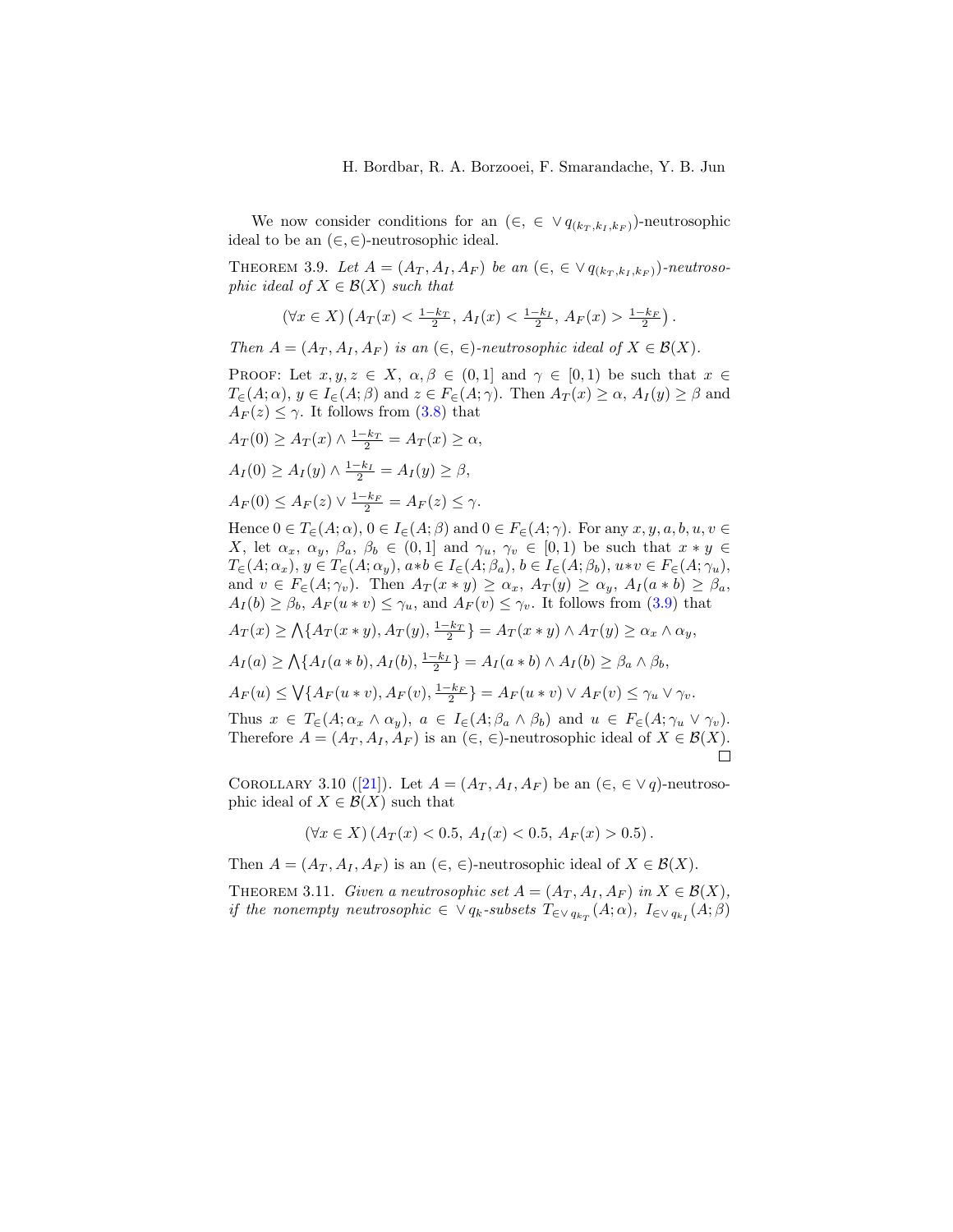and  $F_{\in \vee q_{k_F}}(A; \gamma)$  are ideals of X for all  $\alpha \in (0, \frac{1-k_T}{2}], \ \beta \in (0, \frac{1-k_I}{2}]$ and  $\gamma \in \left[\frac{1-k_F}{2}, 1\right)$ , then  $A = (A_T, A_I, A_F)$  is an  $(\in, \in \vee q_{(k_T, k_I, k_F)})$ neutrosophic ideal of X.

PROOF: Let  $A = (A_T, A_I, A_F)$  be a neutrosophic set in  $X \in \mathcal{B}(X)$  such that the nonempty neutrosophic  $\in \vee q_k$ -subsets  $T_{\in \vee q_{k_T}}(A; \alpha)$ ,  $I_{\in \vee q_{k_I}}(A; \beta)$ and  $F_{\in \vee q_{k_F}}(A;\gamma)$  are ideals of X for all  $\alpha \in (0, \frac{1-k_T}{2}], \beta \in (0, \frac{1-k_I}{2}]$ and  $\gamma \in \left[\frac{1-k_F}{2}, 1\right)$ . If  $A_T(0) < A_T(x) \wedge \frac{1-k_T}{2} := \alpha_x$ ,  $A_T(0) < A_T(y) \wedge$  $\frac{1-k_I}{2} := \beta_y$  and  $A_F(0) > A_F(z) \vee \frac{1-k_F}{2} := \gamma_z$  for some  $x, y, z \in X$ , then  $x \in T_{\in}(A; \alpha_x) \subseteq T_{\in \vee q_{k_T}}(A; \alpha_x), y \in I_{\in}(A; \beta_y) \subseteq I_{\in \vee q_{k_I}}(A; \beta_y),$  $z \in F_{\in}(A; \gamma_z) \subseteq F_{\in \vee q_{k_F}}(A; \gamma_z)$ ,  $0 \notin T_{\in}(A; \alpha_x)$ ,  $0 \notin I_{\in}(A; \beta_y)$ , and  $0 \notin$  $F_{\in}(A;\gamma_z)$ . Also, since  $A_T(0) + \alpha_x + k_T < 2\alpha_x + k_T \leq 1$ , i.e.,  $0 \notin$  $T_{q_{k_T}}(A; \alpha_x), A_I(0) + \beta_y + k_I \leq 2\beta_y + k_I \leq 1, \text{ i.e., } 0 \notin I_{q_{k_I}}(A; \beta_Y),$  $A_F(0) + \gamma_z + k_F > 2\gamma_z + k_F \ge 1$ , i.e.,  $0 \notin F_{q_{k_F}}(A; \gamma_z)$ , we get  $0 \notin$  $T_{\in\vee q_{k_T}}(A;\alpha_x), 0 \notin I_{\in\vee q_{k_I}}(A;\beta_y), \text{and } 0 \notin F_{\in\vee q_{k_F}}(A;\gamma_z)$ . This is a contra-diction, and thus [\(3.8\)](#page-7-0) is valid. Suppose that there exist  $a, b \in X$  such that  $A_I(a) < \bigwedge \{A_I(a * b), A_I(b), \frac{1-k_I}{2}\}\$ . Taking  $\beta := \bigwedge \{A_I(a * b), A_I(b), \frac{1-k_I}{2}\}\$ implies that  $a * b \in I_{\epsilon}(A;\beta) \subseteq I_{\epsilon \vee q_{k_I}}(A;\beta), b \in I_{\epsilon}(A;\beta) \subseteq I_{\epsilon \vee q_{k_I}}(A;\beta).$ Since  $I_{\in \vee q_{k_I}}(A;\beta)$  is an ideal of X, it follows that  $a \in I_{\in \vee q_{k_I}}(A;\beta)$ , i.e.,  $a \in I_{\in}(A;\beta)$  or  $a \in I_{q_{k_I}}(A;\beta)$ , and so that  $a \in I_{q_{k_I}}(A;\beta)$ , i.e.,  $A_I(a) + \beta + k_I > 1$ , since  $a \notin I_{\epsilon}(A;\beta)$ . But  $A_I(a) + \beta + k_I < 2\beta + k_I \leq 1$ , a contradiction. Hence  $A_I(x) \ge \bigwedge \{A_I(x*y), A_I(y), \frac{1-k_I}{2}\}$  for all  $x, y \in X$ . Similarly, we can verify that  $A_T(x) \geq \Lambda \{A_T(x*y), A_T(y), \frac{1-k_T}{2}\}\$ for all  $x, y \in X$ . Assume that  $A_F(a) > \sqrt{\{A_F(a * b), A_F(b), \frac{1-k_F}{2}} \} := \gamma$  for some  $a, b \in X$ . Then  $a \notin F_{\in}(A; \gamma)$ ,  $a * b \in F_{\in}(A; \gamma) \subseteq F_{\in \vee q_{k_F}}(A; \gamma)$ ,  $b \in F_{\in}(A; \gamma) \subseteq F_{\in \vee q_{k_F}}(A; \gamma)$ . Since  $F_{\in \vee q_{k_F}}(A; \gamma)$  is an ideal of X, we have  $a \in F_{\in \vee q_{k_F}}(A; \gamma)$ . On the other hand,  $\overline{A}_F(a) + \gamma + k_F > 2\gamma + k_F \geq 1$ , that is,  $a \notin F_{q_{k_F}}(A;\gamma)$ . Hence  $a \notin F_{\in \vee q_{k_F}}(A;\gamma)$ , a contradiction. Thus  $A_F(x) \leq \sqrt{A_F(x * y)}, A_F(y), \frac{1 - k_F}{2}$  for all  $x, y \in X$ . Therefore [\(3.9\)](#page-7-1) is valid, and consequently  $A = (A_T, A_I, A_F)$  is an  $(\in, \in \vee q_{(k_T, k_I, k_F)})$ neutrosophic ideal of X by Theorem [3.5.](#page-7-2)

COROLLARY 3.12 ([\[21\]](#page-15-4)). Given a neutrosophic set  $A = (A_T, A_I, A_F)$  in  $X \in \mathcal{B}(X)$ , if the nonempty neutrosophic  $\in \vee q$ -subsets  $T_{\in \vee q}(A; \alpha)$ ,  $I_{\in \vee q}(A;\beta)$  and  $F_{\in \vee q}(A;\gamma)$  are ideals of X for all  $\alpha,\beta \in (0,0.5]$  and  $\gamma \in [0.5, 1)$ , then  $A = (A_T, A_I, A_F)$  is an  $(\in, \in \vee q)$ -neutrosophic ideal of  $X$ .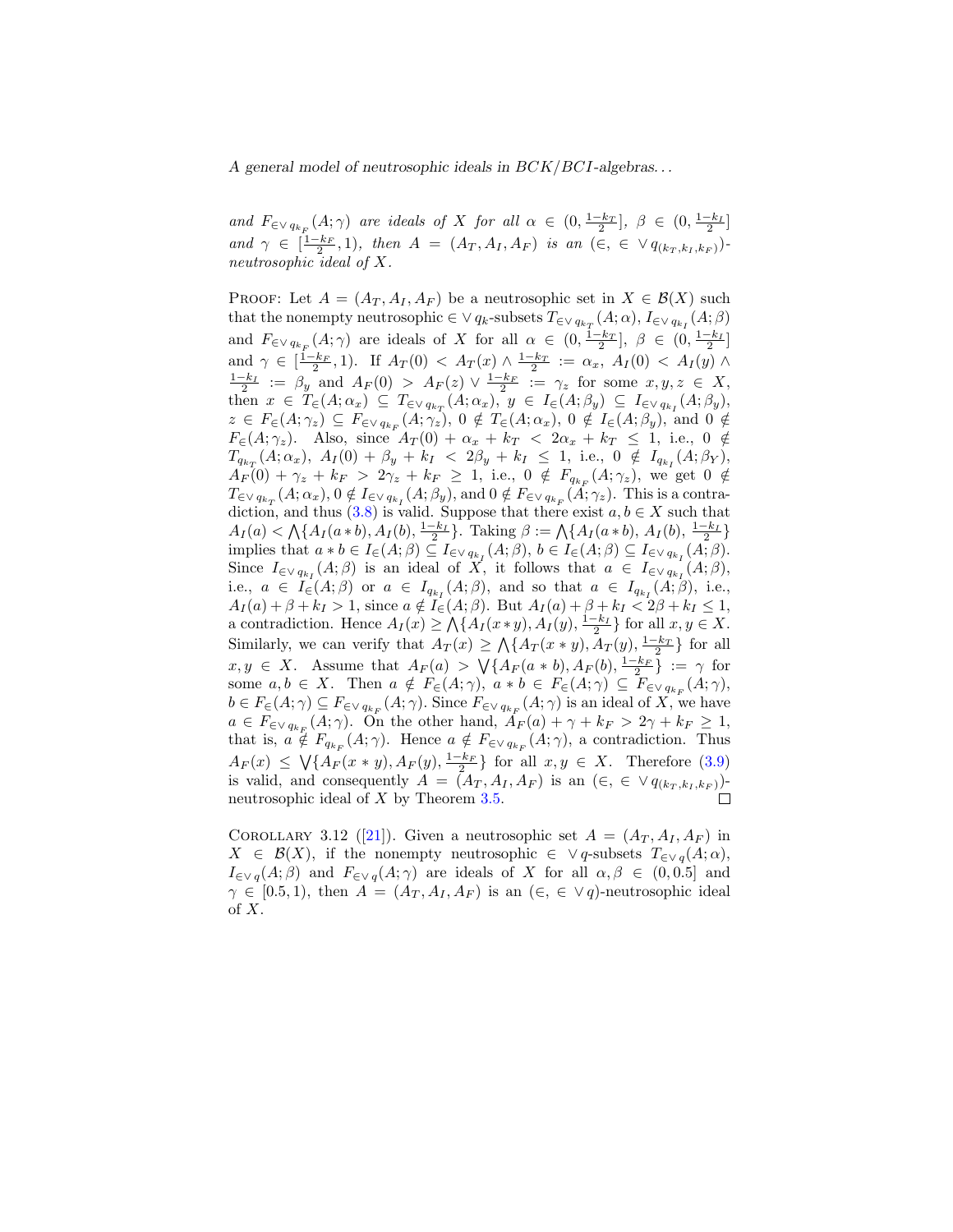H. Bordbar, R. A. Borzooei, F. Smarandache, Y. B. Jun

#### 4. Conclusions

More general form of  $(\in, \in \vee q)$ -neutrosophic ideal was introduced, and their properties were investigated. Relations between  $(\in, \in)$ -neutrosophic ideal and  $(\in, \in \vee q_{(k_T, k_T, k_F)})$ -neutrosophic ideal were discussed. Characterizations of  $(\in, \in \vee q_{(k_T, k_I, k_F)})$ -neutrosophic ideal were discussed, and conditions for a neutrosophic set to be an  $(\in, \in \forall q_{(k_T, k_L, k_F)})$ -neutrosophic ideal were displayed.

These results can be applied to characterize the neutrosophic ideals in a  $BCK/BCI$ -algebra. In our future research, we will focus on some properties of ideal such as intersections, unions, maximality, primeness and height, and try to find the relations between these properties of ideals and the results of this paper. For instance, how we can define the prime and maximal neutrosophic ideals? Whatis the meaning of height of these types of ideals? For information about the maximality, primeness and height of ideals, please refer to  $[1, 2, 6, 5]$  $[1, 2, 6, 5]$  $[1, 2, 6, 5]$  $[1, 2, 6, 5]$  $[1, 2, 6, 5]$  $[1, 2, 6, 5]$  $[1, 2, 6, 5]$ .

### References

- <span id="page-13-2"></span>[1] H. Bordbar, I. Cristea, Height of prime hyperideals in Krasner hyperrings, Filomat, vol. 31(1) (1944), pp. 6153-6163, DOI: [http://dx.doi.org/10.2298/](http://dx.doi.org/10.2298/FIL1719153B) [FIL1719153B.](http://dx.doi.org/10.2298/FIL1719153B)
- <span id="page-13-3"></span>[2] H. Bordbar, I. Cristea, M. Novak, Height of hyperideals in Noetherian Krasner hyperrings, Scientific Bulletin – "Politehnica" University of Bucharest. Series A, Applied mathematics and physics., vol. 79(2) (2017), pp. 31–42.
- <span id="page-13-0"></span>[3] H. Bordbar, H. Harizavi, Y. Jun, Uni-soft ideals in coresiduated lattices, Sigma Journal of Engineering and Natural Sciences, vol. 9(1) (2018), pp. 69–75.
- <span id="page-13-1"></span>[4] H. Bordbar, Y. B. Jun, S. Z. Song, Homomorphic Image and Inverse Image of Weak Closure Operations on Ideals of BCK-Algebras, Mathematics, vol. 8(4) (2020), p. 576, DOI: [http://dx.doi.org/10.3390/math8040567.](http://dx.doi.org/10.3390/math8040567)
- <span id="page-13-4"></span>[5] H. Bordbar, G. Muhiuddin, A. M. Alanazi, Primeness of Relative An $nihilators$  in BCK-Algebra, **Symmetry**, vol. 12(2) (2020), p. 286, DOI: [http://dx.doi.org/10.3390/sym12020286.](http://dx.doi.org/10.3390/sym12020286)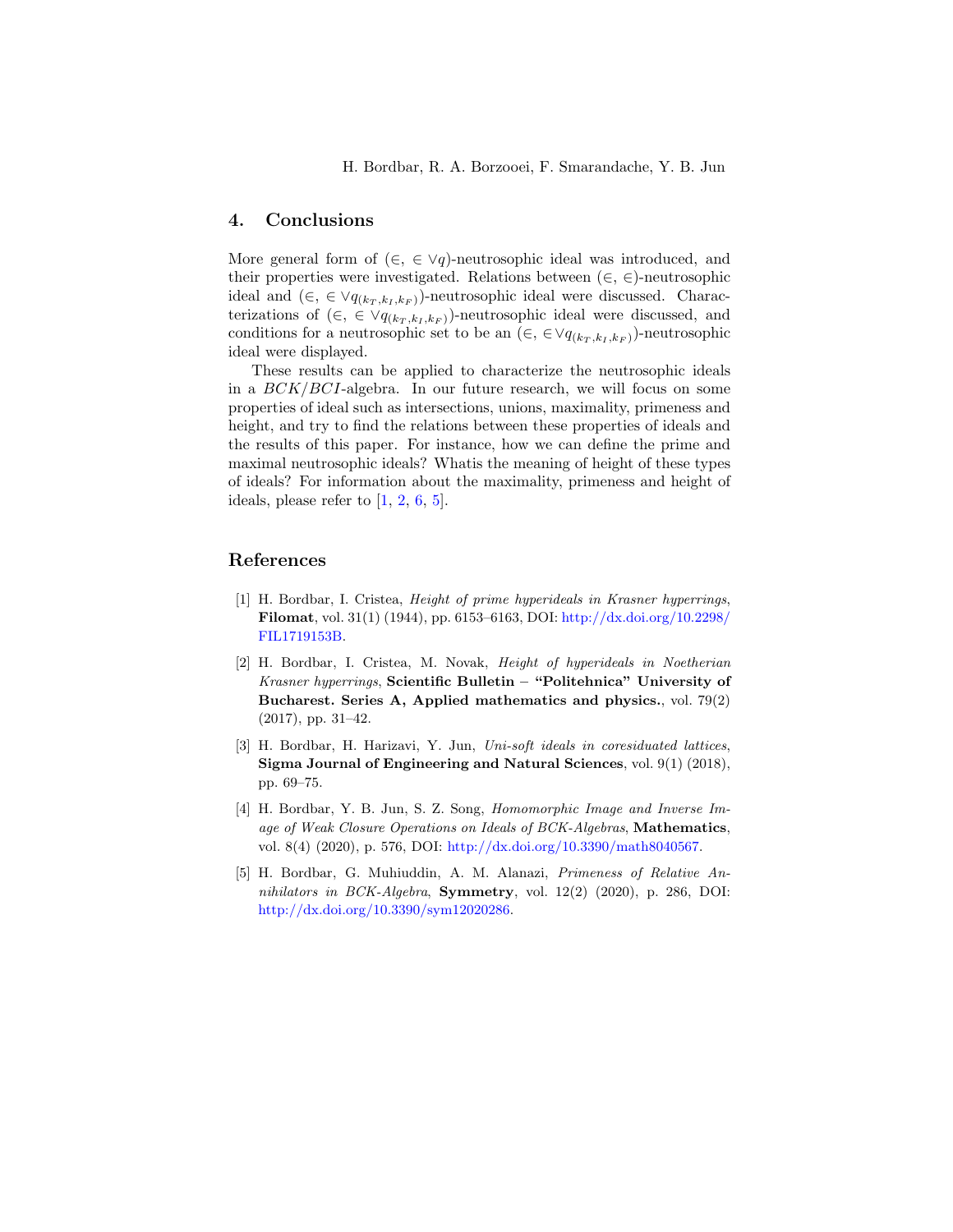- <span id="page-14-11"></span>[6] H. Bordbar, M. Novak, I. Cristea, A note on the support of a hypermodule, **Journal of Algebra and Its Applications**, vol.  $19(01)(2020)$ , p. 2050019, DOI: [http://dx.doi.org/10.1142/S021949882050019X.](http://dx.doi.org/10.1142/S021949882050019X)
- <span id="page-14-5"></span>[7] H. Bordbar, M. Takallo, R. Borzooei, Y. B. Jun, BMBJ-neutrosophic subal $qebra$  in  $BCK/BCI$ -algebras, Neutrosophic Sets and System, vol. 27(1) (2020).
- <span id="page-14-6"></span>[8] H. Bordbar, M. M. Zahedi, Y. B. Jun, Relative annihilators in lower BCKsemilattices, Mathematical Sciences Letters, vol.  $6(2)$  (2017), pp. 1–7, DOI: [http://dx.doi.org/10.18576/msl/BZJ-20151219R1.](http://dx.doi.org/10.18576/msl/BZJ-20151219R1)
- <span id="page-14-9"></span>[9] Y. S. Huang, BCI-algebra, Beijing, Science Press, Cambridge (2006).
- <span id="page-14-0"></span>[10] Y. B. Jun, Neutrosophic subalgebras of several types in BCK/BCI-algebras, Annals of Fuzzy Mathematics and Informatics, vol. 14(1) (2017), pp. 75–86.
- <span id="page-14-1"></span>[11] Y. B. Jun, F. Smarandache, H. Bordbar, Neutrosophic N -structures applied to  $BCK/BCI$ -algebras, Informations, vol. 8(1) (2017), p. 128, DOI: [http:](http://dx.doi.org/10.3390/info8040128) [//dx.doi.org/10.3390/info8040128.](http://dx.doi.org/10.3390/info8040128)
- <span id="page-14-7"></span>[12] Y. B. Jun, F. Smarandache, H. Bordbar, Neutrosophic falling shadows applied to subalgebras and ideals in  $BCK/BCI-algebras$ , Annals of Fuzzy Mathematics and Informatics, vol. 15(3) (2018).
- <span id="page-14-2"></span>[13] Y. B. Jun, F. Smarandache, S. Z. Song, H. Bordbar, Neutrosophic Permeable Values and Energetic Subsets with Applications in BCK/BCI-Algebras, Mathematics, vol. 5(6) (2018), pp. 74–90, DOI:  $\frac{\text{http://dx.doi.org/10.}}{\text{http://dx.doi.org/10.}}$  $\frac{\text{http://dx.doi.org/10.}}{\text{http://dx.doi.org/10.}}$  $\frac{\text{http://dx.doi.org/10.}}{\text{http://dx.doi.org/10.}}$ [3390/math6050074.](http://dx.doi.org/10.3390/math6050074)
- <span id="page-14-3"></span>[14] Y. B. Jun, S. Z. Song, F. Smarandache, H. Bordbar, Neutrosophic Quadruple  $BCK/BCI-Algebras$ , Axioms, vol. 7(2) (2018), p. 41, DOI: [http://dx.doi.](http://dx.doi.org/10.3390/axioms7020041) [org/10.3390/axioms7020041.](http://dx.doi.org/10.3390/axioms7020041)
- <span id="page-14-10"></span>[15] J. Meng, Y. B. Jun, BCK-algebra, Kyungmoon Sa Co., Seoul (1994).
- <span id="page-14-8"></span>[16] G. Muhiuddin, A. N. Al-kenani, E. H. Roh, Y. B. Jun, Implicative neutrosophic quadruple BCK-algebras and ideals, **Symmetry**, vol.  $11(2)$  (2019), p. 277, DOI: [http://dx.doi.org/10.3390/sym11020277.](http://dx.doi.org/10.3390/sym11020277)
- <span id="page-14-4"></span>[17] G. Muhiuddin, H. Bordbar, F. Smarandache, Y. B. Jun, Further results on  $(\in, \in)$ -neutrosophic subalgebras and ideals in BCK/BCI-algebras, Neutrosophic Sets and Systems, vol. 20 (2018), pp. 36–43.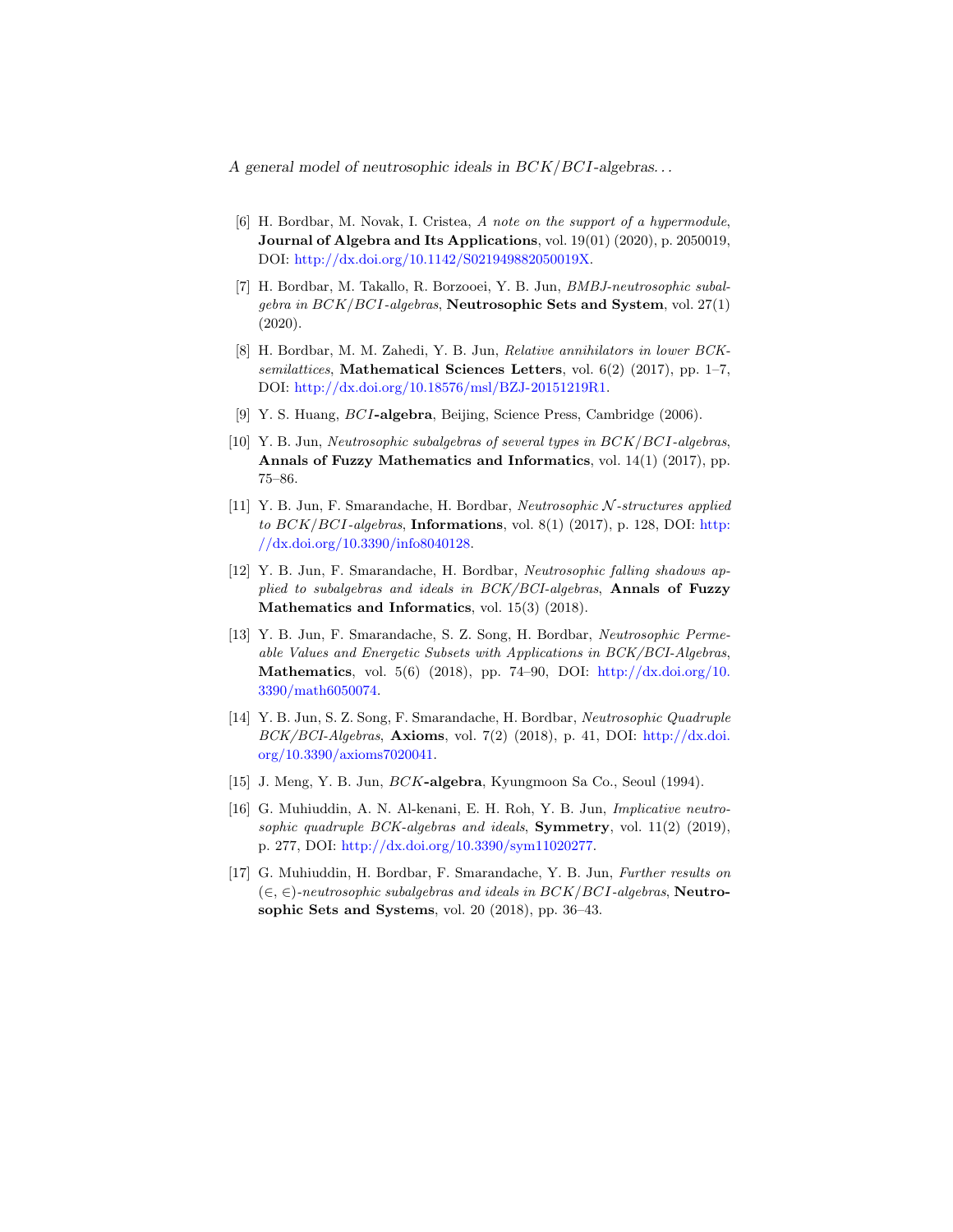- <span id="page-15-6"></span>[18] G. Muhiuddin, Y. B. Jun, Further results of neutrosophic subalgebras in BCK/BCI-algebras based on neutrosophic point, TWMS Journal of Applied and Engineering Mathematics, vol. 10(2) (2020), pp. 232–240.
- <span id="page-15-7"></span>[19] G. Muhiuddin, S. J. Kim, Y. B. Jun, Implicative N-ideals of BCK-algebras based on neutrosophic N-structures, Discrete Mathematics, Algorithms and Applications, vol. 11(1) (2019), p. 1950011, DOI: [http://dx.doi.org/](http://dx.doi.org/10.1142/S1793830919500113) [10.1142/S1793830919500113.](http://dx.doi.org/10.1142/S1793830919500113)
- <span id="page-15-8"></span>[20] G. Muhiuddin, F. Smarandache, Y. B. Jun, Neutrosophic quadruple ideals in neutrosophic quadruple BCI-algebras, Neutrosophic Sets and Systems, vol. 25 (2019), pp. 161–173.
- <span id="page-15-4"></span>[21] M. A. Öztürk, Y. B. Jun, Neutrosophic ideals in  $BCK/BCI$ -algebras based on neutrosophic points, Journal of International Mathematical Virtual Institute, vol.  $8(1)$  (2018), pp. 1–17.
- <span id="page-15-2"></span>[22] A. B. Saeid, Y. B. Jun, Neutrosophic subalgebras of BCK/BCI-algebras based on neutrosophic points, Annals of Fuzzy Mathematics and Informatics, vol. 14(2) (2017), pp. 87–97.
- <span id="page-15-0"></span>[23] F. Smarandache, A Unifying Field in Logics: Neutrosophic Logic. Neutrosophy, Neutrosophic Set, Neutrosophic Probability, American Reserch Press, Rehoboth, N. M. (1999).
- <span id="page-15-1"></span>[24] F. Smarandache, Neutrosophic set-a generalization of the intuitionistic fuzzy set, International Journal of Pure and Applied Mathematics, vol. 24(3) (2005), pp. 287–297.
- <span id="page-15-3"></span>[25] S. Z. Song, F. Smarandache, Y. B. Jun, Neutrosophic commutative  $N$ -ideals in  $BCK$ -algebras, Informations, vol. 8 (2017), p. 130, DOI: [http://dx.doi.](http://dx.doi.org/10.3390/info8040130) [org/10.3390/info8040130.](http://dx.doi.org/10.3390/info8040130)
- <span id="page-15-5"></span>[26] M. M. Takalloand, H. Bordbar, R. A. Borzooei, Y. B. Jun, BMBJneutrosophic ideals in BCK/BCI-algebras, Neutrosophic Sets and Systems, vol. 1(27) (2019).

#### Hashem Bordbar

University of Nova Gorica Center for Information Technologies and Applied Mathematics Nova Gorica, Slovenia

e-mail: <Hashem.bordbar@ung.si>